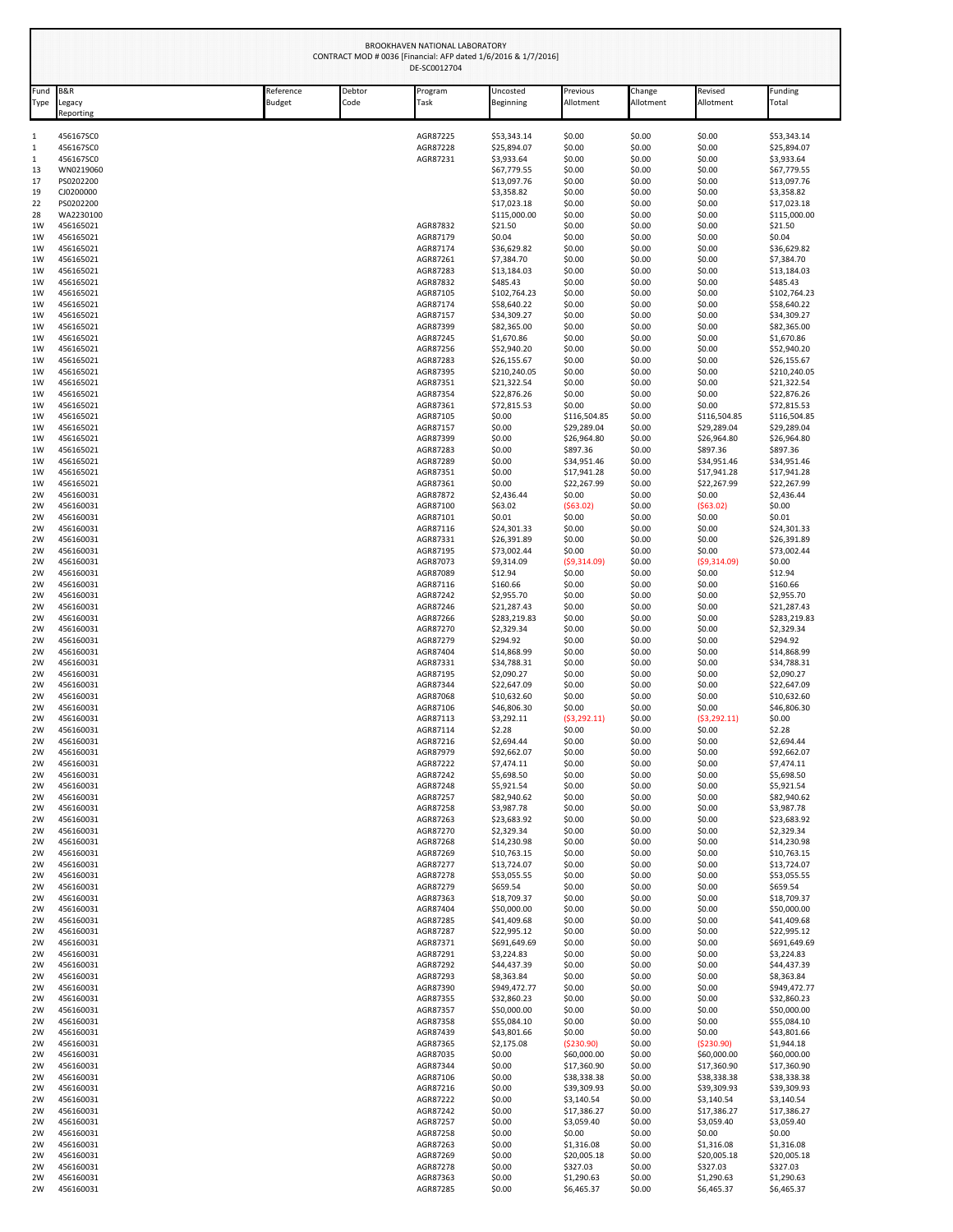| 2W              | 456160031              |              | AGR87287             | \$0.00                      | \$36,166.60               | \$0.00           | 536,166.60                | \$36,166.60                 |              |
|-----------------|------------------------|--------------|----------------------|-----------------------------|---------------------------|------------------|---------------------------|-----------------------------|--------------|
| 2W              | 456160031              |              | AGR87371             | \$0.00<br>\$0.00            | \$300,000.00              | \$0.00<br>\$0.00 | \$300,000.00              | \$300,000.00                |              |
| 2W<br>2W        | 456160031<br>456160031 |              | AGR87291<br>AGR87292 | \$0.00                      | \$1,775.17<br>\$48,507.76 | \$0.00           | \$1,775.17<br>\$48,507.76 | \$1,775.17<br>\$48,507.76   |              |
| 2W              | 456160031              |              | AGR87293             | \$0.00                      | \$1,636.16                | \$0.00           | \$1,636.16                | \$1,636.16                  |              |
| 2W              | 456160031              |              | AGR87355             | \$0.00                      | \$7,265.66                | \$0.00           | \$7,265.66                | \$7,265.66                  |              |
| 2W              | 456160031              |              | AGR87358             | \$0.00                      | \$122,058.47              | \$0.00           | \$122,058.47              | \$122,058.47                |              |
| 2W              | 456160031              |              | AGR87370             | \$0.00                      | \$112,864.08              | \$0.00           | \$112,864.08              | \$112,864.08                |              |
| 2W              | 456160031              |              | AGR87362             | \$0.00                      | \$75,000.00               | \$0.00           | \$75,000.00               | \$75,000.00                 |              |
| 2W              | 456160031              |              | AGR87369             | \$0.00                      | \$118,363.00              | \$0.00           | \$118,363.00              | \$118,363.00                |              |
| 2W              | 456160031              |              | AGR87368             | \$0.00                      | \$100,000.00              | \$0.00           | \$100,000.00              | \$100,000.00                |              |
| 2W              | 456160031              |              | AGR87833             | \$0.00                      | \$50,000.00               | \$0.00           | \$50,000.00               | \$50,000.00                 |              |
| 2W              | 456160031              |              | AGR87386             | \$0.00                      | \$43,689.32               | \$0.00           | \$43,689.32               | \$43,689.32                 |              |
| 2W              | 456160032              |              | AGR87247             | \$42.29                     | \$0.00                    | \$0.00           | \$0.00                    | \$42.29                     |              |
| 2W              | 456160032              |              | AGR87178             | \$46,652.39                 | (546, 652.39)             | \$0.00           | (546, 652.39)             | \$0.00                      |              |
| 2W              | 456160032              |              | AGR87197             | \$747.52                    | \$0.00                    | \$0.00           | \$0.00                    | \$747.52                    |              |
| 2W              | 456160032              |              | AGR87981             | \$19,447.24                 | \$0.00                    | \$0.00           | \$0.00                    | \$19,447.24                 |              |
| 2W              | 456160032              |              | AGR87807             | \$14,150.39                 | \$0.00                    | \$0.00           | \$0.00                    | \$14,150.39                 |              |
| 2W              | 456160032              |              | AGR87178             | \$11,648.66                 | ( \$11,648.66)            | \$0.00           | ( \$11,648.66)            | \$0.00                      |              |
| 2W              | 456160032              |              | AGR87072             | \$150.06                    | ( \$150.06)               | \$0.00           | ( \$150.06)               | \$0.00                      |              |
| 2W              | 456160032              |              | AGR87981             | \$24,652.14                 | \$0.00                    | \$0.00           | \$0.00                    | \$24,652.14                 |              |
| 2W              | 456160032              |              | AGR87217             | \$45,419.89                 | \$0.00                    | \$0.00           | \$0.00                    | \$45,419.89                 |              |
| 2W              | 456160032              |              | AGR87280             | \$38,397.83                 | \$0.00                    | \$0.00           | \$0.00                    | \$38,397.83                 |              |
| 2W              | 456160032              |              | AGR87899             | \$49,133.71                 | \$0.00                    | \$0.00           | \$0.00                    | \$49,133.71                 |              |
| 2W              | 456160032              |              | AGR87284             | \$1,353.83                  | \$0.00                    | \$0.00           | \$0.00                    | \$1,353.83                  |              |
| 2W              | 456160032              |              | AGR87286             | \$419.36                    | \$0.00                    | \$0.00           | \$0.00                    | \$419.36                    |              |
| 2W              | 456160032              |              | AGR87412             | \$90,102.04                 | \$0.00                    | \$0.00           | \$0.00                    | \$90,102.04                 |              |
| 2W              | 456160032              |              | AGR87360             | \$24,128.49                 | \$0.00                    | \$0.00           | \$0.00                    | \$24,128.49                 |              |
| 2W              | 456160032              |              | AGR87197             | \$0.00                      | \$97,087.38               | \$0.00           | \$97,087.38               | \$97,087.38                 |              |
| 2W              | 456160032              |              | AGR87217             | \$0.00                      | \$126,213.59              | \$0.00           | \$126,213.59              | \$126,213.59                |              |
| 2W              | 456160032              |              | AGR87280             | \$0.00                      | \$39,272.07               | \$0.00           | \$39,272.07               | \$39,272.07                 |              |
| 2W              | 456160032              |              | AGR87360             | \$0.00                      | \$167,542.73              | \$0.00           | \$167,542.73              | \$167,542.73                |              |
| 2W              | 456160032              |              | AGR87384             | \$0.00                      | \$48,543.69               | \$0.00           | \$48,543.69               | \$48,543.69                 |              |
| 2Z              | 456160031              |              | AGR87366             | \$225,242.72                | \$0.00                    | \$0.00           | \$0.00                    | \$225,242.72                |              |
| AD              | PS0202132              |              |                      | \$38,795.51                 | \$0.00                    | \$0.00           | \$0.00                    | \$38,795.51                 |              |
| BG              | CJ0100000              |              |                      | \$0.00                      | \$35,735.00               | \$0.00           | \$35,735.00               | \$35,735.00                 |              |
| ВG              | CJ0100000              |              |                      | \$196,813.77                | \$0.00                    | \$0.00           | \$0.00                    | \$196,813.77                |              |
| BG              | CJ0100000              | ARPA-0001249 |                      | \$739,208.50                | \$0.00                    | \$0.00           | \$0.00                    | \$739,208.50                |              |
| ВG              | CJ0100000              | ARPA-0001250 |                      | \$350,000.00                | \$0.00                    | \$0.00           | \$0.00                    | \$350,000.00                |              |
| BG              | CJ0200000              |              |                      | \$1,715.20                  | \$0.00                    | \$0.00           | \$0.00                    | \$1,715.20                  |              |
| BN              | TE1103000              |              |                      | \$77,218.01                 | \$0.00                    | \$0.00           | \$0.00                    | \$77,218.01                 |              |
| BN              | TE1201000              |              |                      | \$137,939.43                | \$0.00                    | \$0.00           | \$0.00                    | \$137,939.43                |              |
| BN              | TE1301000              |              |                      | \$898.42                    | \$0.00                    | \$0.00           | \$0.00                    | \$898.42                    |              |
| BN              | TG0100000              |              |                      | \$513.91                    | \$0.00                    | \$0.00           | \$0.00                    | \$513.91                    |              |
| <b>CN</b>       | AF0440000              |              |                      | \$19,851.61                 | \$0.00                    | \$0.00           | \$0.00                    | \$19,851.61                 |              |
| CN              | AF0440000              |              |                      | \$0.00                      | \$1,800.00                | \$0.00           | \$1,800.00                | \$1,800.00                  |              |
| CN<br>CN        | AF5810000<br>AF5810000 |              |                      | \$88,084.23<br>\$0.00       | \$0.00<br>\$150,000.00    | \$0.00<br>\$0.00 | \$0.00<br>\$150,000.00    | \$88,084.23<br>\$150,000.00 |              |
| <b>CN</b>       | AF5832020              |              |                      | \$169,726.18                | \$0.00                    | \$0.00           | \$0.00                    | \$169,726.18                |              |
| <b>CN</b>       | AF5832020              |              |                      | \$0.00                      | \$169,000.00              | \$0.00           | \$169,000.00              | \$169,000.00                |              |
| CN              | AF5832030              | NE-0301604   |                      | \$185,190.48                | \$0.00                    | \$0.00           | \$0.00                    | \$185,190.48                |              |
| <b>CN</b>       | AF5832030              |              |                      | \$30,545.88                 | \$0.00                    | \$0.00           | \$0.00                    | \$30,545.88                 |              |
| CN              | AF5832030              |              |                      | \$0.00                      | \$20,000.00               | \$0.00           | \$20,000.00               | \$20,000.00                 |              |
| <b>CN</b>       | AF5855000              |              |                      | \$141,761.12                | \$0.00                    | \$0.00           | \$0.00                    | \$141,761.12                |              |
| <b>CN</b>       | AF5855000              |              |                      | \$0.00                      | \$20,000.00               | \$0.00           | \$20,000.00               | \$20,000.00                 |              |
| CN              | NT0104000              |              |                      | \$359,755.22                | \$0.00                    | \$0.00           | \$0.00                    | \$359,755.22                |              |
| CN              | RC0113000              |              |                      | \$1,331.44                  | \$0.00                    | \$0.00           | \$0.00                    | \$1,331.44                  |              |
| CN              | RC0424000              |              |                      | \$14,436.40                 | \$0.00                    | \$0.00           | \$0.00                    | \$14,436.40                 |              |
| CN              | RC0424000              |              |                      | \$0.00                      | \$22,000.00               | \$0.00           | \$22,000.00               | \$22,000.00                 |              |
| FO              | GD2540101              |              |                      | \$76,656.06                 | \$0.00                    | \$0.00           | \$0.00                    | \$76,656.06                 |              |
| FO              | GD2540200              |              |                      | \$283,160.28                | \$0.00                    | \$0.00           | \$0.00                    | \$283,160.28                |              |
| FO              | GD2540250              |              |                      | \$38,022.43                 | \$0.00                    | \$0.00           | \$0.00                    | \$38,022.43                 |              |
| FO              | GD2540600              |              |                      | \$137.38                    | \$0.00                    | \$0.00           | \$0.00                    | \$137.38                    |              |
| FO              | GD2540980              |              |                      | \$240,902.93                | \$0.00                    | \$0.00           | \$0.00                    | \$240,902.93                |              |
| FO              | GD5001000              |              |                      | \$66,808.81                 | \$0.00                    | \$0.00           | \$0.00                    | \$66,808.81                 |              |
| FO              | GD6020100              |              |                      | \$0.00                      | \$75,651.00               | \$39,925.00      | \$115,576.00              | \$115,576.00                |              |
| FO              | GD6020300              |              |                      | \$0.00                      | \$261,323.00              | \$137,913.00     | \$399,236.00              | \$399,236.00                |              |
| FO              | GD6020400              |              |                      | \$0.00                      | \$8,889.00                | \$4,691.00       | \$13,580.00               | \$13,580.00                 | AFP 1/7/2016 |
| FO              | GD6020900              |              |                      | \$0.00                      | \$171,450.00              | \$90,483.00      | \$261,933.00              | \$261,933.00                |              |
| FO              | GD6050100              |              |                      | \$0.00                      | \$90,000.00               | \$30,000.00      | \$120,000.00              | \$120,000.00                |              |
| NM              | NN5010000              |              |                      | \$414,967.47                | \$0.00                    | \$0.00           | \$0.00                    | \$414,967.47                |              |
| NS              | NN2001000              |              |                      | \$423,982.82                | \$0.00                    | \$0.00           | \$0.00                    | \$423,982.82                |              |
| <b>NS</b>       | NN2001000              |              |                      | \$0.00                      | \$455,698.00              | \$0.00           | \$455,698.00              | \$455,698.00                |              |
| <b>NS</b>       | NN4009010              |              |                      | \$341,595.92                | \$0.00                    | \$0.00           | \$0.00                    | \$341,595.92                |              |
| <b>NS</b>       | NN4009010              |              |                      | \$0.00                      | \$145,795.23              | \$0.00           | \$145,795.23              | \$145,795.23                |              |
| <b>NS</b>       | NN4009020              |              |                      | \$1,112,561.62              | \$0.00                    | \$0.00           | \$0.00                    | \$1,112,561.62              |              |
| NS              | NN4009020              |              |                      | \$0.00                      | \$244,071.12              | \$0.00           | \$244,071.12              | \$244,071.12                |              |
| <b>NS</b>       | NN4009030              |              |                      | \$104,330.44                | \$0.00                    | \$0.00           | \$0.00                    | \$104,330.44                |              |
| <b>NS</b>       | NN4009030              |              |                      | \$0.00                      | \$43,680.00               | \$0.00           | \$43,680.00               | \$43,680.00                 |              |
| <b>NS</b>       | NN4009040              |              |                      | \$0.00                      | \$7,765.39                | \$0.00           | \$7,765.39                | \$7,765.39                  |              |
| <b>NS</b>       | NN4010010<br>NN4010021 |              |                      | \$10,025.52<br>\$132,080.70 | \$0.00<br>\$0.00          | \$0.00<br>\$0.00 | \$0.00<br>\$0.00          | \$10,025.52                 |              |
| NS<br><b>NS</b> | NN4011010              |              |                      | \$493.94                    | \$0.00                    | \$0.00           | \$0.00                    | \$132,080.70<br>\$493.94    |              |
| <b>NS</b>       | NN4011010              |              |                      | \$0.00                      | \$50,670.08               | \$0.00           | \$50,670.08               | \$50,670.08                 |              |
| <b>NS</b>       | NN4011020              |              |                      | \$96,157.66                 | \$0.00                    | \$0.00           | \$0.00                    | \$96,157.66                 |              |
| <b>NS</b>       | NN4011020              |              |                      | \$0.00                      | \$118,228.09              | \$0.00           | \$118,228.09              | \$118,228.09                |              |
| NS              | NN4012010              |              |                      | \$78,671.16                 | \$0.00                    | \$0.00           | \$0.00                    | \$78,671.16                 |              |
| <b>NS</b>       | NN4012010              |              |                      | \$0.00                      | \$53,387.09               | \$0.00           | \$53,387.09               | \$53,387.09                 |              |
| <b>NS</b>       | NN4012030              |              |                      | \$113,814.54                | \$0.00                    | \$0.00           | \$0.00                    | \$113,814.54                |              |
| <b>NS</b>       | NN4012030              |              |                      | \$0.00                      | \$38,827.00               | \$0.00           | \$38,827.00               | \$38,827.00                 |              |
| <b>NS</b>       | NN4012040              |              |                      | \$161,906.31                | \$0.00                    | \$0.00           | \$0.00                    | \$161,906.31                |              |
| NS              | NN5001010              |              |                      | \$222,358.40                | \$0.00                    | \$0.00           | \$0.00                    | \$222,358.40                |              |
| <b>NS</b>       | NN5002010              |              |                      | \$6,889.36                  | \$0.00                    | \$0.00           | \$0.00                    | \$6,889.36                  |              |
| <b>NS</b>       | NN5002010              |              |                      | \$100,739.03                | \$0.00                    | \$0.00           | \$0.00                    | \$100,739.03                |              |
| <b>NS</b>       | NN5002010              |              |                      | \$312,437.97                | \$0.00                    | \$0.00           | \$0.00                    | \$312,437.97                |              |
| <b>NS</b>       | NN5002020              |              |                      | \$62,261.85                 | \$0.00                    | \$0.00           | \$0.00                    | \$62,261.85                 |              |
| <b>NS</b>       | NN5002020              |              |                      | \$2,973,229.42              | \$0.00                    | \$0.00           | \$0.00                    | \$2,973,229.42              |              |
| <b>NS</b>       | NN5002020              |              |                      | \$774,000.00                | \$0.00                    | \$0.00           | \$0.00                    | \$774,000.00                |              |
| <b>NS</b>       | NN5002020              |              |                      | \$2,048,549.27              | \$0.00                    | \$0.00           | \$0.00                    | \$2,048,549.27              |              |
| <b>NS</b>       | NN5002040              |              |                      | \$118,919.53                | \$0.00                    | \$0.00           | \$0.00                    | \$118,919.53                |              |
| <b>NS</b>       | NN5003010              |              |                      | \$4.04                      | (54.04)                   | \$0.00           | (54.04)                   | \$0.00                      |              |
| <b>NS</b>       | NN5003020              |              |                      | \$0.02                      | \$0.00                    | \$0.00           | \$0.00                    | \$0.02                      |              |
| <b>NS</b>       | NN5003040              |              |                      | \$2,864.75                  | \$4.04                    | \$0.00           | \$4.04                    | \$2,868.79                  |              |
| <b>NS</b>       | NN5004010              |              |                      | \$688,369.61                | \$0.00                    | \$0.00           | \$0.00                    | \$688,369.61                |              |
|                 |                        |              |                      |                             |                           |                  |                           |                             |              |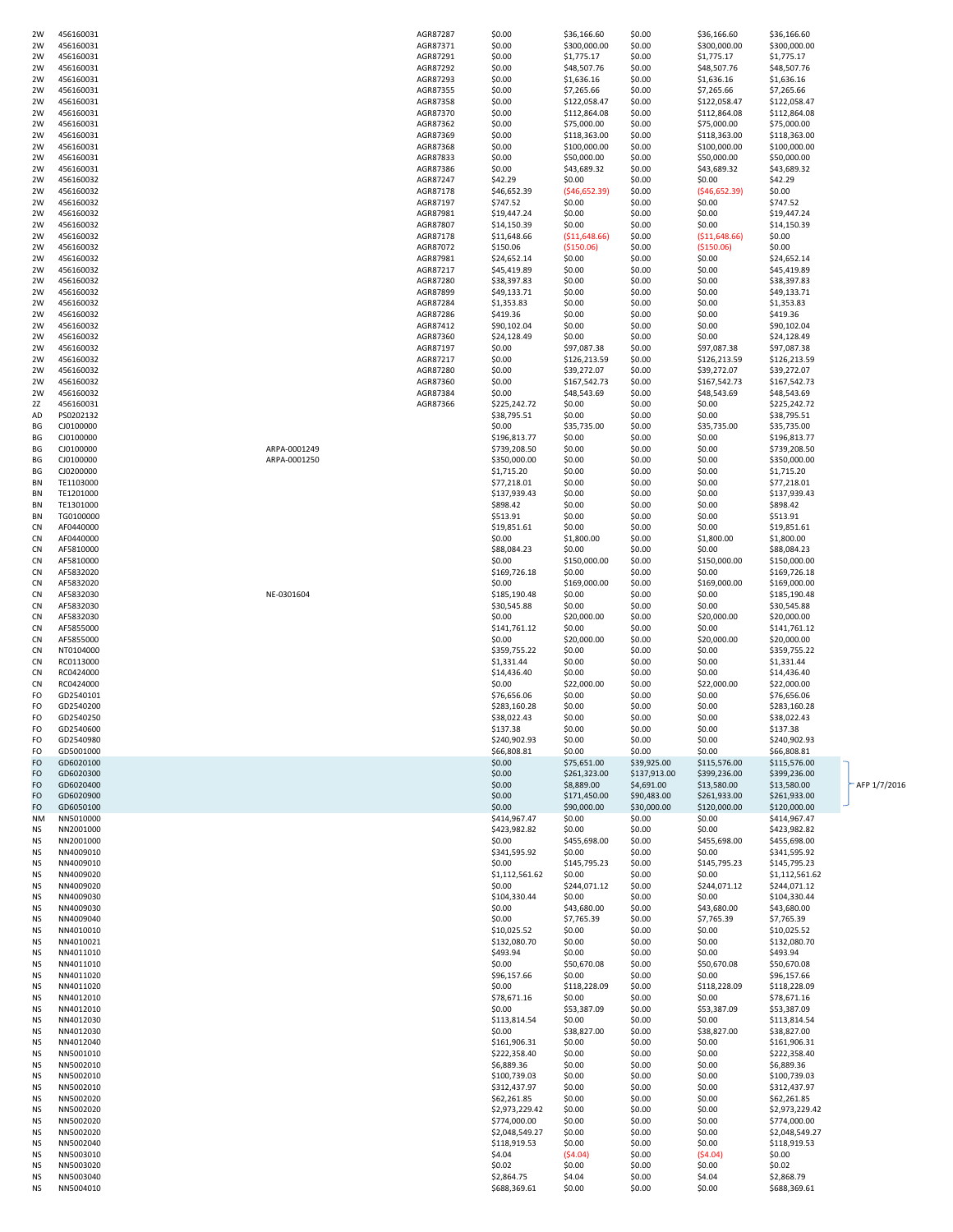| <b>NS</b> | NN5004010              |              | \$118,720.00           | \$0.00                 | \$0.00                 | \$0.00                   | \$118,720.00                   |                     |
|-----------|------------------------|--------------|------------------------|------------------------|------------------------|--------------------------|--------------------------------|---------------------|
| <b>NS</b> | NN5004010              |              | \$163,400.00           | \$0.00                 | \$0.00                 | \$0.00                   | \$163,400.00                   |                     |
| NS        | NN5004010              |              | \$0.00                 | \$178,830.00           | \$0.00                 | \$178,830.00             | \$178,830.00                   |                     |
| NS        | NN5004020              |              | \$2,835,045.59         | \$0.00                 | \$0.00                 | \$0.00                   | \$2,835,045.59                 |                     |
| <b>NS</b> | NN5006010              |              | \$12,696.81            | \$0.00                 | \$0.00                 | \$0.00                   | \$12,696.81                    |                     |
| <b>NS</b> | NN500W000              |              | \$51,312.90            | \$0.00                 | \$0.00                 | \$0.00                   | \$51,312.90                    |                     |
| <b>NS</b> | NN5070010              |              | \$44,326.32            | \$0.00                 | \$0.00                 | \$0.00                   | \$44,326.32                    |                     |
| <b>NS</b> | NN5070010              |              | \$1,058.69             | \$0.00                 | \$0.00                 | \$0.00                   | \$1,058.69                     |                     |
| NS        | NN5070010              |              | \$0.00                 | \$0.00                 | \$0.00                 | \$0.00                   | \$0.00                         |                     |
| <b>NS</b> | NN5070040              |              | \$59,627.22            | \$0.00                 | \$0.00                 | \$0.00                   | \$59,627.22                    |                     |
| <b>NS</b> | NN5070040              |              | \$15,000.00            | \$0.00                 | \$0.00                 | \$0.00                   | \$15,000.00                    |                     |
| <b>NS</b> | NN5070040              |              | \$0.00                 | \$53,932.00            | \$0.00                 | \$53,932.00              | \$53,932.00                    |                     |
|           |                        |              |                        | \$0.00                 |                        | \$0.00                   |                                |                     |
| NS        | NN9100000              |              | \$82,273.24            |                        | \$0.00                 |                          | \$82,273.24                    |                     |
| NS        | NN9100000              |              | \$0.00                 | \$166,489.00           | \$0.00                 | \$166,489.00             | \$166,489.00                   |                     |
| <b>NS</b> | NN9301000              |              | \$32,955.54            | \$0.00                 | \$0.00                 | \$0.00                   | \$32,955.54                    |                     |
| <b>NS</b> | NN9301000              |              | \$50,000.00            | \$0.00                 | \$0.00                 | \$0.00                   | \$50,000.00                    |                     |
| TC        | CT8401000              |              | \$0.00                 | \$334,995.34           | \$0.00                 | \$334,995.34             | \$334,995.34                   |                     |
| TC        | CT8404010              |              | \$0.00                 | \$150,648.80           | \$0.00                 | \$150,648.80             | \$150,648.80                   |                     |
| ТC        | CT8405010              |              | \$0.00                 | \$43,608.86            | \$0.00                 | \$43,608.86              | \$43,608.86                    |                     |
| ТC        | DP0902090              |              | \$6,545.77             | \$0.00                 | \$0.00                 | \$0.00                   | \$6,545.77                     |                     |
| TC        | DP0902090              |              | \$0.00                 | \$76,483.00            | \$0.00                 | \$76,483.00              | \$76,483.00                    |                     |
| TC        | DP1204010              |              | \$9,829.51             | \$0.00                 | \$0.00                 | \$0.00                   | \$9,829.51                     |                     |
| TC        | DP4011093              |              | \$2,057.91             | \$0.00                 | \$0.00                 | \$0.00                   | \$2,057.91                     |                     |
| ТC        | DP4015011              |              | \$76,331.67            | \$1,640.93             | \$0.00                 | \$1,640.93               | \$77,972.60                    |                     |
| ТC        | DP4015042              |              | \$3,580.49             | \$0.00                 | \$0.00                 | \$0.00                   | \$3,580.49                     |                     |
| TC        | DP4015043              |              | \$54,539.96            | \$0.00                 | \$0.00                 | \$0.00                   | \$54,539.96                    |                     |
|           |                        |              |                        |                        |                        |                          |                                |                     |
| TC        | DP4015051              |              | \$1,899.60             | ( \$1,640.93)          | \$0.00                 | (51,640.93)              | \$258.67                       |                     |
| TC        | DP8000000              |              | \$50,000.00            | \$0.00                 | \$0.00                 | \$0.00                   | \$50,000.00                    |                     |
| TF        | GD3006000              |              | \$22.51                | \$0.00                 | \$0.00                 | \$0.00                   | \$22.51                        |                     |
| TF        | HQ1001000              |              | \$6,738.38             | \$0.00                 | \$0.00                 | \$0.00                   | \$6,738.38                     |                     |
| TF        | HQ1001000              |              | \$40,000.00            | \$0.00                 | \$0.00                 | \$0.00                   | \$40,000.00                    |                     |
| TF        | HU2006200              |              | \$976.23               | \$0.00                 | \$0.00                 | \$0.00                   | \$976.23                       |                     |
| UX        | EZ5012300              | ADSBRNL-0030 | \$880,159.05           | \$0.00                 | \$0.00                 | \$0.00                   | \$880,159.05                   |                     |
| UX        | EZ5012300              | ADSBRNL-0030 | \$47.62                | \$0.00                 | \$0.00                 | \$0.00                   | \$47.62                        |                     |
| VE        | ST5001020              |              | \$335,088.56           | \$0.00                 | \$0.00                 | \$0.00                   | \$335,088.56                   |                     |
| VE        | ST5001020              |              | \$635,000.00           | \$0.00                 | \$0.00                 | \$0.00                   | \$635,000.00                   |                     |
| VE        | ST5001030              |              | \$127,508.16           | \$120,000.00           | \$0.00                 | \$120,000.00             | \$247,508.16                   |                     |
| VE        | ST5001040              |              | \$200,900.28           | \$0.00                 | \$0.00                 | \$0.00                   | \$200,900.28                   |                     |
| VE        | ST6001020              |              | \$155,888.49           | \$94,000.00            | \$0.00                 |                          | \$249,888.49                   |                     |
|           |                        |              | \$184,358.21           |                        |                        | \$94,000.00              |                                |                     |
| VE        | ST6001031              |              |                        | \$100,000.00           | \$0.00                 | \$100,000.00             | \$284,358.21                   |                     |
| VE        | ST6001032              |              | \$1,056,044.09         | \$436,000.00           | \$0.00                 | \$436,000.00             | \$1,492,044.09                 |                     |
| VE        | ST6001034<br>AIP       |              | \$1,044,339.70         | \$0.00                 | \$0.00                 | \$0.00                   | \$1,044,339.70                 |                     |
| VE        | ST6001034              |              | \$102,205.32           | \$0.00                 | \$0.00                 | \$0.00                   | \$102,205.32                   |                     |
| VE        | ST6001034<br>AIP       |              | \$0.00                 | \$152,000.00           | \$0.00                 | \$152,000.00             | \$152,000.00                   |                     |
| WA        | 39KA00000              | PRN11SC40000 | \$1,104,736.78         | \$0.00                 | \$0.00                 | \$0.00                   | \$1,104,736.78                 |                     |
| <b>WA</b> | 39KA00000              | PRN11SC40000 | \$0.00                 | \$1,550,000.00         | \$1,700,000.00         | \$3,250,000.00           | \$3,250,000.00                 | $-F$ AFP $1/7/2016$ |
| WA        | 39KC02000              | PRN07SC06000 | \$5,351.21             | \$0.00                 | \$0.00                 | \$0.00                   | \$5,351.21                     |                     |
| WA        | 39KG01000              | PRN09SC73000 | \$48.14                | \$0.00                 | \$0.00                 | \$0.00                   | \$48.14                        |                     |
| WA        | 39KG01000              | PRN10SC72000 | \$537,506.17           | \$0.00                 | \$0.00                 | \$0.00                   | \$537,506.17                   |                     |
| WA        | FS1001000              |              | \$1,910,599.27         | \$0.00                 | \$0.00                 | \$0.00                   | \$1,910,599.27                 |                     |
| WA        | FS1001000              |              | \$0.00                 | \$1,302,000.00         | \$0.00                 | \$1,302,000.00           | \$1,302,000.00                 |                     |
| WA        | FS1002000              |              | \$518,238.77           | \$0.00                 | \$0.00                 | \$0.00                   | \$518,238.77                   |                     |
| WA        | FS1002000              |              | \$0.00                 | \$205,000.00           | \$0.00                 | \$205,000.00             |                                |                     |
|           |                        |              | \$187,243.47           | \$0.00                 | \$0.00                 | \$0.00                   | \$205,000.00                   |                     |
| WA        | FS1004000              |              |                        |                        |                        |                          | \$187,243.47                   |                     |
|           |                        |              |                        |                        |                        |                          |                                |                     |
| WA        | FS1004000              |              | \$0.00                 | \$100,000.00           | \$0.00                 | \$100,000.00             | \$100,000.00                   |                     |
| WA        | FS1005000              |              | \$557,638.18           | \$0.00                 | \$0.00                 | \$0.00                   | \$557,638.18                   |                     |
| WA        | FS1005000              |              | \$0.00                 | \$413,000.00           | \$0.00                 | \$413,000.00             | \$413,000.00                   |                     |
| WA        | FS1006000              |              | \$259,954.04           | \$0.00                 | \$0.00                 | \$0.00                   | \$259,954.04                   |                     |
| WA        | FS1006000              |              | \$0.00                 | \$116,000.00           | \$0.00                 | \$116,000.00             | \$116,000.00                   |                     |
| WA        | FS1007000              |              | \$177,166.36           | \$0.00                 | \$0.00                 | \$0.00                   | \$177,166.36                   |                     |
| WA        | FS1007000              |              | \$0.00                 | \$102,000.00           | \$0.00                 | \$102,000.00             | \$102,000.00                   |                     |
| WA        |                        |              |                        |                        |                        |                          |                                |                     |
|           | FS1009000              |              | \$391,670.46           | \$0.00                 | \$0.00                 | \$0.00                   | \$391,670.46                   |                     |
| WA        | FS1009000              |              | \$0.00                 | \$115,000.00           | \$0.00                 | \$115,000.00             | \$115,000.00                   |                     |
| WA        | KA1102080              |              | \$20,411.19            | \$0.00                 | \$0.00                 | \$0.00                   | \$20,411.19                    |                     |
| WA        | KA1102811              |              | \$882.24               | \$0.00                 | \$0.00                 | \$0.00                   | \$882.24                       |                     |
| WA        | KA1102811              |              | \$11,981.92            | \$0.00                 | \$0.00                 | \$0.00                   | \$11,981.92                    |                     |
| WA        | KA1102812              |              | \$271,438.04           | \$0.00                 | \$0.00                 | \$0.00                   | \$271,438.04                   |                     |
| WA        | KA1502021              |              | \$5,898.40             | \$0.00                 | \$0.00                 | \$0.00                   | \$5,898.40                     |                     |
| WA        | KA2101020              |              | \$1,431,420.58         | \$0.00                 | \$0.00                 | \$0.00                   | \$1,431,420.58                 |                     |
| WA        | KA2101020              | OPEMIE30YD   | \$3,506,930.60         | \$0.00                 | \$0.00                 | \$0.00                   | \$3,506,930.60                 |                     |
| WA        | KA2101020              |              | \$0.00                 | \$1,208,400.00         | \$351,400.00           | \$1,559,800.00           | \$1,559,800.00                 |                     |
| WA        | KA2101030              |              | \$15,930.72            | \$0.00                 | \$0.00                 | \$0.00                   | \$15,930.72                    |                     |
| WA        | KA2101030              |              | \$435,000.00           | \$0.00                 | \$0.00                 | \$0.00                   | \$435,000.00                   |                     |
| WA        | KA2102021              |              | \$10,609,419.36        | \$0.00                 | \$0.00                 | \$0.00                   | \$10,609,419.36                |                     |
| WA        | KA2102021              |              | \$0.00                 | \$5,654,000.00         | \$1,644,000.00         | \$7,298,000.00           | \$7,298,000.00                 |                     |
| WA        | KA2102090              |              | \$146,856.12           | \$0.00                 | \$0.00                 | \$0.00                   | \$146,856.12                   |                     |
| WA        | KA2102090              |              | \$0.00                 | \$68,900.00            | \$20,000.00            | \$88,900.00              | \$88,900.00                    |                     |
| WA        | KA2103011              | EQUMIE30YD   | \$2,732,941.82         | \$0.00                 | \$0.00                 | \$0.00                   | \$2,732,941.82                 |                     |
| WA        | KA2103011              | EQUMIE30YD   | \$0.00                 | \$2,157,700.00         | \$681,200.00           | \$2,838,900.00           | \$2,838,900.00                 |                     |
| WA        | KA2201020              |              | \$874,745.04           | \$0.00                 | \$0.00                 | \$0.00                   | \$874,745.04                   |                     |
|           |                        |              |                        |                        |                        |                          |                                |                     |
| WA        | KA2201020              |              | \$0.00                 | \$983,900.00           | \$286,100.00           | \$1,270,000.00           | \$1,270,000.00                 |                     |
| WA        | KA2202010              |              | \$557,310.09           | \$0.00                 | \$0.00                 | \$0.00                   | \$557,310.09                   |                     |
| WA        | KA2202010              |              | \$0.00                 | \$221,900.00           | \$64,500.00            | \$286,400.00             | \$286,400.00                   |                     |
| WA        | KA2202090              |              | \$215,155.93           | \$0.00                 | \$0.00                 | \$0.00                   | \$215,155.93                   |                     |
| WA        | KA2202090              |              | \$734,000.00           | \$0.00                 | \$0.00                 | \$0.00                   | \$734,000.00                   |                     |
| WA        | KA2202090              |              | \$0.00                 | \$95,000.00            | \$27,600.00            | \$122,600.00             | \$122,600.00                   |                     |
| WA        | KA2203012              |              | \$383,422.82           | \$0.00                 | \$0.00                 | \$0.00                   | \$383,422.82                   |                     |
| WA        | KA2301020              |              | \$840,320.05           | \$0.00                 | \$0.00                 | \$0.00                   | \$840,320.05                   |                     |
| WA        | KA2301020              |              | \$0.00                 | \$240,500.00           | \$69,900.00            | \$310,400.00             | \$310,400.00                   |                     |
| WA        | KA2302090              |              | \$2,468.47             | (52, 468.47)           | \$0.00                 | (52, 468.47)             | \$0.00                         |                     |
| WA        | KA2303011              | OPEMIE11WB   | \$232,170.69           | \$0.00                 | \$0.00                 | \$0.00                   | \$232,170.69                   |                     |
| WA        | KA2303011              | EQUMIE11WB   | \$2,837,029.47         | \$0.00                 | \$0.00                 | \$0.00                   | \$2,837,029.47                 |                     |
| WA        | KA2401012              |              | \$302,370.33           | \$0.00                 | \$0.00                 | \$0.00                   |                                |                     |
| WA        |                        |              |                        |                        |                        |                          | \$302,370.33                   |                     |
|           | KA2401012              |              | \$0.00                 | \$813,800.00           | \$236,600.00           | \$1,050,400.00           | \$1,050,400.00                 |                     |
| WA        | KA2401021              |              | \$69,738.92            | \$0.00                 | \$0.00                 | \$0.00                   | \$69,738.92                    |                     |
| WA        | KA2401021              |              | \$425,000.00           | \$0.00                 | \$0.00                 | \$0.00                   | \$425,000.00                   |                     |
| WA        | KA2401021              |              | \$0.00                 | \$67,400.00            | \$19,600.00            | \$87,000.00              | \$87,000.00                    |                     |
| WA        | KA2401022              |              | \$8,013.38             | \$0.00                 | \$0.00                 | \$0.00                   | \$8,013.38                     |                     |
| WA        | KA2403013<br>EQU       |              | \$13,302.54            | \$0.00                 | \$0.00                 | \$0.00                   | \$13,302.54                    |                     |
| WA        | KA2403013              |              | \$113,368.14           | \$0.00                 | \$0.00                 | \$0.00                   | \$113,368.14                   |                     |
| WA        | KA2501012              |              | \$110,196.37           | \$0.00                 | \$0.00                 | \$0.00                   | \$110,196.37                   |                     |
| WA        | KA2501012              |              | \$0.00                 | \$268,600.00           | \$78,100.00            | \$346,700.00             | \$346,700.00                   |                     |
| WA<br>WA  | KA2501021<br>KA2501021 |              | \$558,219.21<br>\$0.00 | \$0.00<br>\$778,800.00 | \$0.00<br>\$226,500.00 | \$0.00<br>\$1,005,300.00 | \$558,219.21<br>\$1,005,300.00 |                     |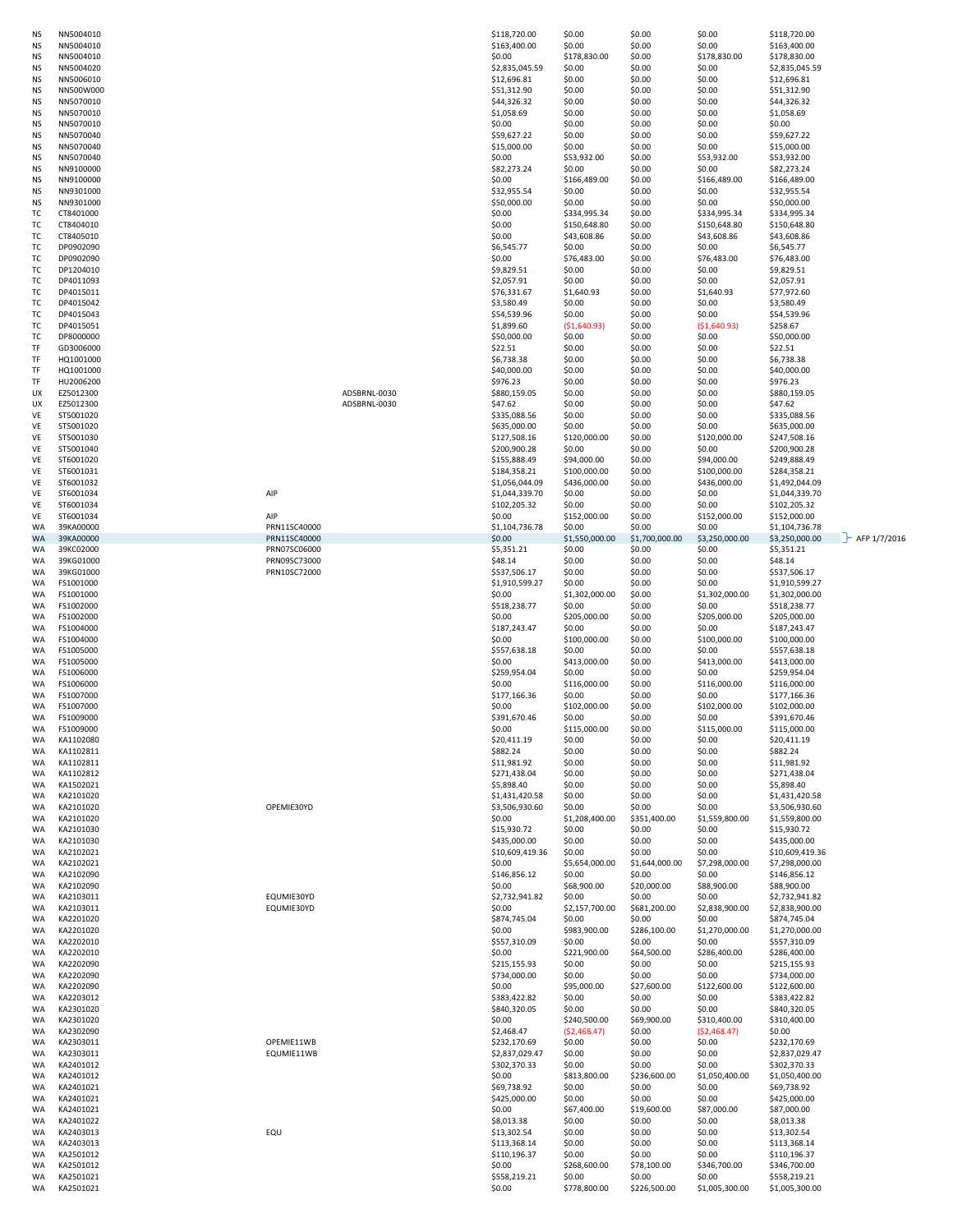| WA              | KA2501022              |            | \$306,517.99                      | \$0.00                   | \$0.00                   | \$0.00                   | \$306,517.99                      |
|-----------------|------------------------|------------|-----------------------------------|--------------------------|--------------------------|--------------------------|-----------------------------------|
| WA              | KA2501022              |            | \$0.00                            | \$82,900.00              | \$24,100.00              | \$107,000.00             | \$107,000.00                      |
| WA              | KA2501032              |            | \$954,908.88                      | \$0.00                   | \$0.00                   | \$0.00                   | \$954,908.88                      |
| WA              | KA2501032              |            | \$0.00                            | \$272,200.00             | \$79,200.00              | \$351,400.00             | \$351,400.00                      |
| WA              | KA2601020              |            | \$1,444.73                        | \$0.00                   | \$0.00                   | \$0.00                   | \$1,444.73                        |
| WA<br>WA        | KA2602010<br>KA2602010 | AIP        | \$1,209,117.72<br>\$954,284.46    | \$0.00<br>\$0.00         | \$0.00<br>\$0.00         | \$0.00<br>\$0.00         | \$1,209,117.72<br>\$954,284.46    |
| WA              | KA2602010              | AIP        | \$300,000.00                      | \$0.00                   | \$0.00                   | \$0.00                   | \$300,000.00                      |
| <b>WA</b>       | KA2602010              |            | \$0.00                            | \$863,100.00             | \$251,000.00             | \$1,114,100.00           | \$1,114,100.00                    |
| WA              | KA2602010              | AIP        | \$0.00                            | \$33,200.00              | \$71,700.00              | \$104,900.00             | \$104,900.00                      |
| WA              | KB0101022              |            | \$346,723.73<br>\$0.00            | \$0.00                   | \$0.00                   | \$0.00                   | \$346,723.73                      |
| WA<br>WA        | KB0101022<br>KB0181012 |            | \$34,228.17                       | \$446,600.00<br>\$0.00   | \$208,300.00<br>\$0.00   | \$654,900.00<br>\$0.00   | \$654,900.00<br>\$34,228.17       |
| WA              | KB0201021              |            | \$759,263.97                      | \$0.00                   | \$0.00                   | \$0.00                   | \$759,263.97                      |
| WA              | KB0201021              |            | \$0.00                            | \$1,280,300.00           | \$597,800.00             | \$1,878,100.00           | \$1,878,100.00                    |
| WA              | KB0201022              |            | \$10,839.24                       | \$0.00                   | \$0.00                   | \$0.00                   | \$10,839.24                       |
| WA<br>WA        | KB0201022<br>KB0201052 |            | \$0.00<br>\$246,561.33            | \$3,700.00<br>\$0.00     | \$1,700.00<br>\$0.00     | \$5,400.00<br>\$0.00     | \$5,400.00<br>\$246,561.33        |
| WA              | KB0202011              | AIP        | \$781,888.75                      | \$0.00                   | \$0.00                   | \$0.00                   | \$781,888.75                      |
| WA              | KB0202011              | EQU        | \$428,519.80                      | \$0.00                   | \$0.00                   | \$0.00                   | \$428,519.80                      |
| WA              | KB0202011              | AIP        | \$2,300,000.00                    | \$0.00                   | \$0.00                   | \$0.00                   | \$2,300,000.00                    |
| WA              | KB0202011              |            | \$7,123,304.64                    | \$0.00                   | \$0.00                   | \$0.00                   | \$7,123,304.64                    |
| WA<br><b>WA</b> | KB0202011<br>KB0202011 | EQU<br>AIP | \$700,000.00<br>\$1,200,000.00    | \$0.00<br>\$0.00         | \$0.00<br>\$0.00         | \$0.00<br>\$0.00         | \$700,000.00<br>\$1,200,000.00    |
| WA              | KB0202011              |            | \$0.00                            | \$24,829,400.00          | \$12,643,300.00          | \$37,472,700.00          | \$37,472,700.00                   |
| WA              | KB0202011              | EQU        | \$0.00                            | \$236,100.00             | \$76,900.00              | \$313,000.00             | \$313,000.00                      |
| WA              | KB0202011              | AIP        | \$0.00                            | \$452,500.00             | \$225,300.00             | \$677,800.00             | \$677,800.00                      |
| WA<br>WA        | KB0202012<br>KB0202012 | EQU        | \$334,488.72<br>\$1,942,923.41    | \$0.00<br>\$0.00         | \$0.00<br>\$0.00         | \$0.00<br>\$0.00         | \$334,488.72<br>\$1,942,923.41    |
| WA              | KB0202012              | EQU        | \$100,000.00                      | \$0.00                   | \$0.00                   | \$0.00                   | \$100,000.00                      |
| WA              | KB0202012              |            | \$0.00                            | \$6,202,900.00           | \$3,656,500.00           | \$9,859,400.00           | \$9,859,400.00                    |
| WA              | KB0202012              | EQU        | \$0.00                            | \$708,300.00             | \$207,300.00             | \$915,600.00             | \$915,600.00                      |
| WA<br>WA        | KB0202030<br>KB0281011 |            | \$3,083.37<br>\$89,868.74         | \$0.00<br>\$0.00         | \$0.00<br>\$0.00         | \$0.00<br>\$0.00         | \$3,083.37<br>\$89,868.74         |
| WA              | KB0301020              |            | \$730,870.28                      | \$0.00                   | \$0.00                   | \$0.00                   | \$730,870.28                      |
| WA              | KB0301020              |            | \$0.00                            | \$591,600.00             | \$279,600.00             | \$871,200.00             | \$871,200.00                      |
| WA              | KB0301042              |            | \$220,116.87                      | \$0.00                   | \$0.00                   | \$0.00                   | \$220,116.87                      |
| WA<br>WA        | KB0301042<br>KB0301052 |            | \$0.00<br>\$98,902.56             | \$831,100.00<br>\$0.00   | \$390,600.00<br>\$0.00   | \$1,221,700.00<br>\$0.00 | \$1,221,700.00<br>\$98,902.56     |
| WA              | KB0301052              |            | \$0.00                            | \$50,200.00              | \$22,800.00              | \$73,000.00              | \$73,000.00                       |
| WA              | KB0401022              |            | \$36,111.65                       | \$0.00                   | \$0.00                   | \$0.00                   | \$36,111.65                       |
| WA              | KB0401022              |            | \$0.00                            | \$135,400.00             | \$64,600.00              | \$200,000.00             | \$200,000.00                      |
| WA              | KC0201010              |            | \$2,837,318.15                    | \$0.00                   | \$0.00                   | \$0.00                   | \$2,837,318.15                    |
| WA<br>WA        | KC0201010<br>KC0201060 |            | \$0.00<br>\$1,161,110.68          | \$531,000.00<br>\$0.00   | \$321,000.00<br>\$0.00   | \$852,000.00<br>\$0.00   | \$852,000.00<br>\$1,161,110.68    |
| WA              | KC0201060              |            | \$0.00                            | \$672,000.00             | \$406,000.00             | \$1,078,000.00           | \$1,078,000.00                    |
| WA              | KC0202020              | EQU        | \$73,216.92                       | \$0.00                   | \$0.00                   | \$0.00                   | \$73,216.92                       |
| WA              | KC0202020              |            | \$465,711.08                      | \$0.00                   | \$0.00                   | \$0.00                   | \$465,711.08                      |
| WA<br>WA        | KC0202020<br>KC0202030 |            | \$0.00<br>\$739,811.77            | \$376,000.00<br>\$0.00   | \$227,000.00<br>\$0.00   | \$603,000.00<br>\$0.00   | \$603,000.00<br>\$739,811.77      |
| WA              | KC0202030              |            | \$0.00                            | \$370,000.00             | \$223,000.00             | \$593,000.00             | \$593,000.00                      |
| WA              | KC0202050              |            | \$436,553.38                      | \$0.00                   | \$0.00                   | \$0.00                   | \$436,553.38                      |
| WA              | KC0202050              |            | \$0.00                            | \$211,000.00             | \$127,000.00             | \$338,000.00             | \$338,000.00                      |
| WA<br>WA        | KC0203010<br>KC0203020 | EQU        | \$5,649.16<br>\$429,712.86        | \$0.00<br>\$0.00         | \$0.00<br>\$0.00         | \$0.00<br>\$0.00         | \$5,649.16<br>\$429,712.86        |
| WA              | KC0203020              |            | \$18,777.72                       | \$0.00                   | \$0.00                   | \$0.00                   | \$18,777.72                       |
| WA              | KC0203020              |            | \$0.00                            | \$450,000.00             | \$272,000.00             | \$722,000.00             | \$722,000.00                      |
| WA              | KC0207010              |            | \$103,422.42                      | \$0.00                   | \$0.00                   | \$0.00                   | \$103,422.42                      |
| WA              | KC0207010              |            | \$3,072,000.00                    | \$0.00                   | \$0.00                   | \$0.00                   | \$3,072,000.00                    |
| WA<br>WA        | KC0213010<br>KC0281013 |            | \$2,875,000.00<br>\$165,193.55    | \$0.00<br>\$0.00         | \$0.00<br>\$0.00         | \$0.00<br>\$0.00         | \$2,875,000.00<br>\$165,193.55    |
| WA              | KC0301020              |            | \$648.212.28                      | \$0.00                   | \$0.00                   | \$0.00                   | \$648,212.28                      |
| WA              | KC0301020              |            | \$0.00                            | \$309,000.00             | \$186,000.00             | \$495,000.00             | \$495,000.00                      |
| WA              | KC0301050              |            | \$0.00                            | \$248,000.00             | \$149,000.00             | \$397,000.00             | \$397,000.00                      |
| <b>WA</b><br>WA | KC0302010<br>KC0302010 |            | \$814,493.01<br>\$0.00            | \$0.00<br>\$716,000.00   | \$0.00<br>\$433,000.00   | \$0.00<br>\$1,149,000.00 | \$814,493.01<br>\$1,149,000.00    |
| WA              | KC0302030              |            | \$93,757.03                       | \$0.00                   | \$0.00                   | \$0.00                   | \$93,757.03                       |
| WA              | KC0302030              |            | \$622,000.00                      | \$0.00                   | \$0.00                   | \$0.00                   | \$622,000.00                      |
| WA              | KC0302030              |            | \$0.00                            | \$84,000.00              | \$51,000.00              | \$135,000.00             | \$135,000.00                      |
| WA<br>WA        | KC0304020<br>KC0304020 | EQU        | \$31,065.06<br>\$968.125.98       | ( \$31,065.06)<br>\$0.00 | \$0.00<br>\$0.00         | ( \$31,065.06)<br>\$0.00 | \$0.00<br>\$968,125.98            |
| WA              | KC0304020              |            | \$0.00                            | \$664,000.00             | \$400,000.00             | \$1,064,000.00           | \$1,064,000.00                    |
| WA              | KC0304030              |            | \$0.00                            | \$31,065.06              | \$0.00                   | \$31,065.06              | \$31,065.06                       |
| WA              | KC0304030              | EQU        | \$399,984.34                      | \$0.00                   | \$0.00                   | \$0.00                   | \$399,984.34                      |
| <b>WA</b><br>WA | KC0304030<br>KC0304030 |            | \$2,826,658.25<br>\$0.00          | \$0.00<br>\$1,137,000.00 | \$0.00<br>\$687,000.00   | \$0.00<br>\$1,824,000.00 | \$2,826,658.25<br>\$1,824,000.00  |
| WA              | KC0401030              | AIP        | \$1,062.91                        | \$0.00                   | \$0.00                   | \$0.00                   | \$1,062.91                        |
| WA              | KC0401030              | EQU        | \$1,467,986.14                    | \$0.00                   | \$0.00                   | \$0.00                   | \$1,467,986.14                    |
| WA              | KC0401030              |            | \$2,914,402.67                    | \$0.00                   | \$0.00                   | \$0.00                   | \$2,914,402.67                    |
| WA<br>WA        | KC0401040<br>KC0401040 | EQU        | \$16,469,155.80<br>\$4,445,405.40 | \$0.00<br>\$0.00         | \$0.00<br>\$0.00         | \$0.00<br>\$0.00         | \$16,469,155.80<br>\$4,445,405.40 |
| WA              | KC0401040              |            | \$0.00                            | \$18,320,000.00          | \$10,603,000.00          | \$28,923,000.00          | \$28,923,000.00                   |
| WA              | KC0401040              | EQU        | \$0.00                            | \$1,500,000.00           | \$500,000.00             | \$2,000,000.00           | \$2,000,000.00                    |
| WA              | KC0403020              |            | \$10,610,019.86                   | \$0.00                   | \$0.00                   | \$0.00                   | \$10,610,019.86                   |
| WA              | KC0403020              | EQU        | \$450,017.81                      | \$0.00                   | \$0.00                   | \$0.00                   | \$450,017.81                      |
| WA<br>WA        | KC0403020<br>KC0404040 |            | \$0.00<br>\$705,879.25            | \$3,879,000.00<br>\$0.00 | \$2,173,000.00<br>\$0.00 | \$6,052,000.00<br>\$0.00 | \$6,052,000.00<br>\$705,879.25    |
| WA              | KC0405060              | EQUMIE21XG | \$20,229,590.57                   | \$0.00                   | \$0.00                   | \$0.00                   | \$20,229,590.57                   |
| WA              | KC0405060              | EQUMIE21XG | \$0.00                            | \$3,081,000.00           | \$1,726,000.00           | \$4,807,000.00           | \$4,807,000.00                    |
| WA              | KC0406020              |            | \$351,793.85                      | \$0.00                   | \$0.00                   | \$0.00                   | \$351,793.85                      |
| WA<br>WA        | KC0406020<br>KC0406030 |            | \$0.00<br>\$1,186,035.91          | \$80,000.00<br>\$0.00    | \$45,000.00<br>\$0.00    | \$125,000.00<br>\$0.00   | \$125,000.00<br>\$1,186,035.91    |
| WA              | KC0406030              |            | \$0.00                            | \$1,465,000.00           | \$821,000.00             | \$2,286,000.00           | \$2,286,000.00                    |
| WA              | KJ0402000              |            | \$199,999.00                      | \$0.00                   | \$0.00                   | \$0.00                   | \$199,999.00                      |
| WA              | KJ0404000              |            | \$141,009.83                      | \$0.00                   | \$0.00                   | \$0.00                   | \$141,009.83                      |
| WA<br>WA        | KJ0404000<br>KL1001000 |            | \$510,000.00<br>\$652,576.36      | \$0.00<br>\$0.00         | \$0.00<br>\$0.00         | \$0.00<br>\$0.00         | \$510,000.00<br>\$652,576.36      |
| WA              | KL1001000              |            | \$0.00                            | \$0.00                   | \$1,040,000.00           | \$1,040,000.00           | \$1,040,000.00                    |
| WA              | KL1002000              |            | \$8,904.14                        | \$0.00                   | \$0.00                   | \$0.00                   | \$8,904.14                        |
| WA              | KL1002000              |            | \$190,000.00                      | \$0.00                   | \$0.00                   | \$0.00                   | \$190,000.00                      |
| WA<br>WA        | KL1002000<br>KL1003000 |            | \$0.00<br>\$80,875.63             | \$0.00<br>\$0.00         | \$86,000.00<br>\$0.00    | \$86,000.00<br>\$0.00    | \$86,000.00<br>\$80,875.63        |
| WA              | KL1003000              |            | \$348,000.00                      | \$0.00                   | \$0.00                   | \$0.00                   | \$348,000.00                      |
| WA              | KL1500000              |            | \$2,180.42                        | \$0.00                   | \$0.00                   | \$0.00                   | \$2,180.42                        |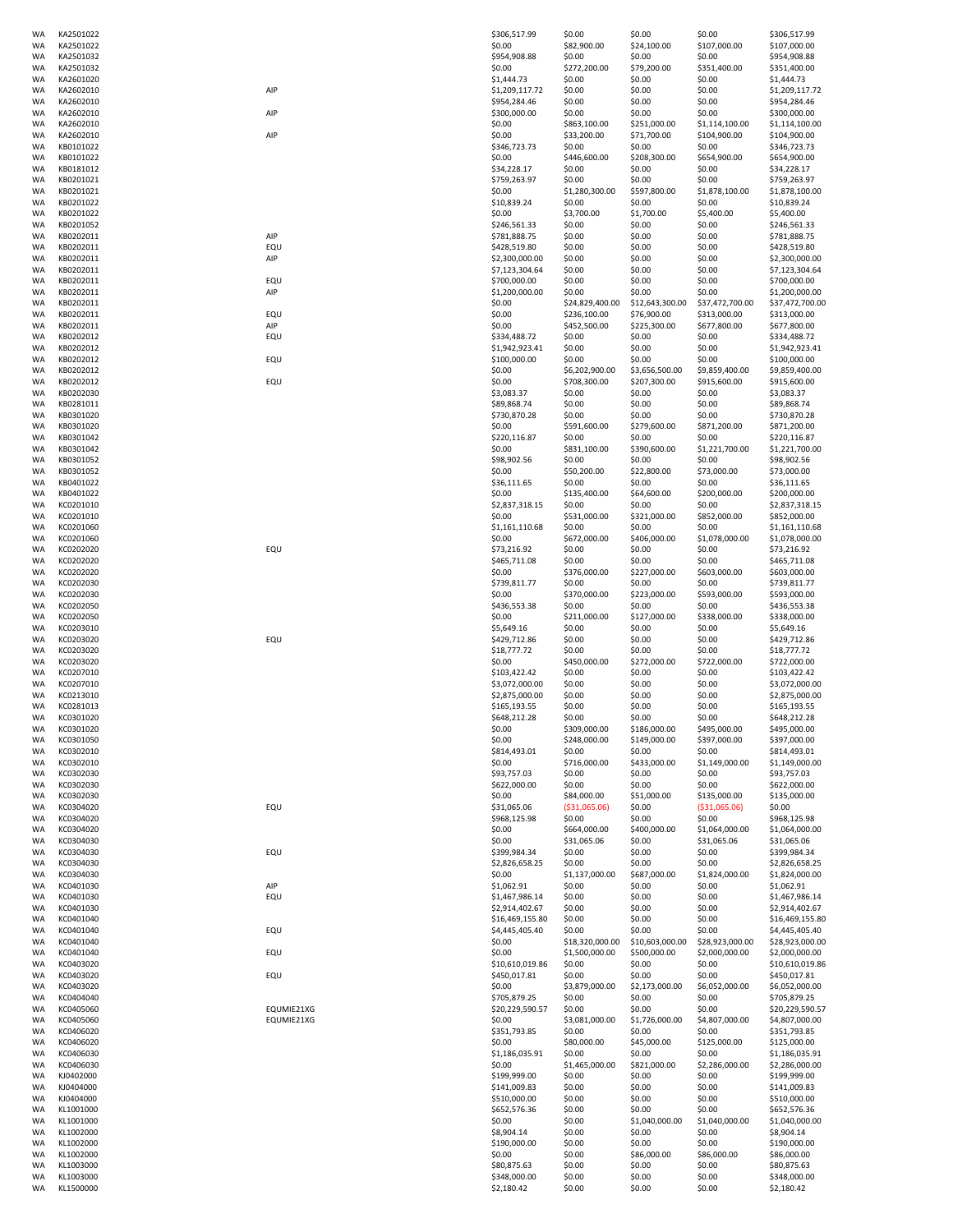| WA        | KP1101010                                               | EQU | \$39,292.45      | \$0.00          | \$0.00          | \$0.00           | \$39,292.45      |
|-----------|---------------------------------------------------------|-----|------------------|-----------------|-----------------|------------------|------------------|
| WA        | KP1102010                                               |     | \$5,489.80       | \$0.00          | \$0.00          | \$0.00           | \$5,489.80       |
| <b>WA</b> | KP1601010                                               |     | \$166,645.68     | \$0.00          | \$0.00          | \$0.00           | \$166,645.68     |
| WA        | KP1601010                                               |     | \$180,000.00     | \$0.00          | \$0.00          | \$0.00           | \$180,000.00     |
| WA        | KP1601010                                               |     | \$180,000.00     | \$0.00          | \$0.00          | \$0.00           | \$180,000.00     |
| WA        | KP1601030                                               |     | \$44,299.78      | \$0.00          | \$0.00          | \$0.00           | \$44,299.78      |
| WA        | KP1601040                                               |     | \$1,349,674.84   | \$0.00          | \$0.00          | \$0.00           | \$1,349,674.84   |
| WA        | KP1601040                                               |     | \$0.00           | \$450,000.00    | \$245,000.00    | \$695,000.00     | \$695,000.00     |
| WA        | KP1602010                                               |     | \$716,088.56     | \$0.00          | \$0.00          | \$0.00           | \$716,088.56     |
| <b>WA</b> | KP1602010                                               |     | \$0.00           | \$0.00          | \$310,000.00    | \$310,000.00     | \$310,000.00     |
| WA        | KP1602020                                               |     | \$914,580.15     | \$0.00          | \$0.00          | \$0.00           | \$914,580.15     |
|           | KP1605010                                               |     | \$3,896,772.26   | \$0.00          | \$0.00          | \$0.00           | \$3,896,772.26   |
| WA        |                                                         |     |                  |                 |                 |                  |                  |
| WA        | KP1605010                                               |     | \$0.00           | \$495,000.00    | \$275,000.00    | \$770,000.00     | \$770,000.00     |
| WA        | KP1606000                                               |     | \$57,845.47      | \$0.00          | \$0.00          | \$0.00           | \$57,845.47      |
| WA        | KP1606000                                               |     | \$100,000.00     | \$0.00          | \$0.00          | \$0.00           | \$100,000.00     |
| <b>WA</b> | KP1606000                                               |     | \$148,615.89     | \$0.00          | \$0.00          | \$0.00           | \$148,615.89     |
| <b>WA</b> | KP1606000                                               |     | \$1,000,000.00   | \$0.00          | \$0.00          | \$0.00           | \$1,000,000.00   |
| <b>WA</b> | KP1701000                                               |     | \$939,130.79     | \$0.00          | \$0.00          | \$0.00           | \$939,130.79     |
| <b>WA</b> | KP1701000                                               |     | \$0.00           | \$960,000.00    | \$384,000.00    | \$1,344,000.00   | \$1,344,000.00   |
| WA        | KP1703020                                               |     | \$312,881.80     | \$0.00          | \$0.00          | \$0.00           | \$312,881.80     |
| WA        | KP1703030                                               |     | \$66.09          | \$0.00          | \$0.00          | \$0.00           | \$66.09          |
| ZA        | BM0107000                                               |     | \$68,010.98      | \$0.00          | \$0.00          | \$0.00           | \$68,010.98      |
| ZA        | EL1708000                                               |     | \$0.00           | \$469,000.00    | \$0.00          | \$469,000.00     | \$469,000.00     |
| ZA        | GT0100000                                               |     | \$77,101.58      | \$0.00          | \$0.00          | \$0.00           | \$77,101.58      |
| ZA        | GT0300000                                               |     | \$98,488.67      | \$0.00          | \$0.00          | \$0.00           | \$98,488.67      |
| ZA        | GT0300000                                               |     | \$0.00           | \$255,000.00    | \$0.00          | \$255,000.00     | \$255,000.00     |
| ZA        | HT0100000                                               |     | \$130,418.59     | \$625,000.00    | \$0.00          | \$625,000.00     | \$755,418.59     |
| ZA        | HT0202000                                               |     | \$666.50         | \$0.00          | \$0.00          | \$0.00           | \$666.50         |
| ZA        | PG0500000                                               |     | \$188.72         | \$0.00          | \$0.00          | \$0.00           | \$188.72         |
| ZA        | SL0200000                                               |     | \$34,844.56      | \$0.00          | \$0.00          | \$0.00           | \$34,844.56      |
| ZA        | SL0300000                                               |     | \$49,917.60      | \$0.00          | \$0.00          | \$0.00           | \$49,917.60      |
| ZA        | VT0204000                                               |     | \$338.96         | \$0.00          | \$0.00          | \$0.00           | \$338.96         |
| ZA        | VT1201000                                               |     | \$390,517.19     | \$0.00          | \$0.00          | \$0.00           | \$390,517.19     |
| ZA        | VT1201000                                               |     | \$0.00           | \$1,063,000.00  | \$0.00          | \$1,063,000.00   | \$1,063,000.00   |
| ZA        | VT1301000                                               |     | \$0.00           | \$120,000.00    | \$0.00          | \$120,000.00     | \$120,000.00     |
|           | <b>Non-Appropriated Total</b>                           |     | \$4,401,351.67   | \$1,881,450.94  | \$0.00          | \$1,881,450.94   | \$6,282,802.61   |
|           | <b>DOE Appropriated Total</b>                           |     | \$167,134,252.53 | \$96,099,888.53 | \$46,199,212.00 | \$142,299,100.53 | \$309,433,353.06 |
|           | <b>SF-30 Total</b>                                      |     | \$171,535,604.20 | \$97,981,339.47 | \$46,199,212.00 | \$144,180,551.47 | \$315,716,155.67 |
|           |                                                         |     |                  |                 |                 |                  |                  |
|           | <b>FPDS-NG Total [Action Obligation]</b>                |     |                  |                 | \$46,199,212.00 |                  |                  |
|           | <b>FPDS-NG Total [Base And Exercised Options Value]</b> |     |                  |                 | \$46,199,212.00 |                  |                  |
|           | <b>FPDS-NG Total [Base And All Options Value]</b>       |     |                  |                 | \$46.199.212.00 |                  |                  |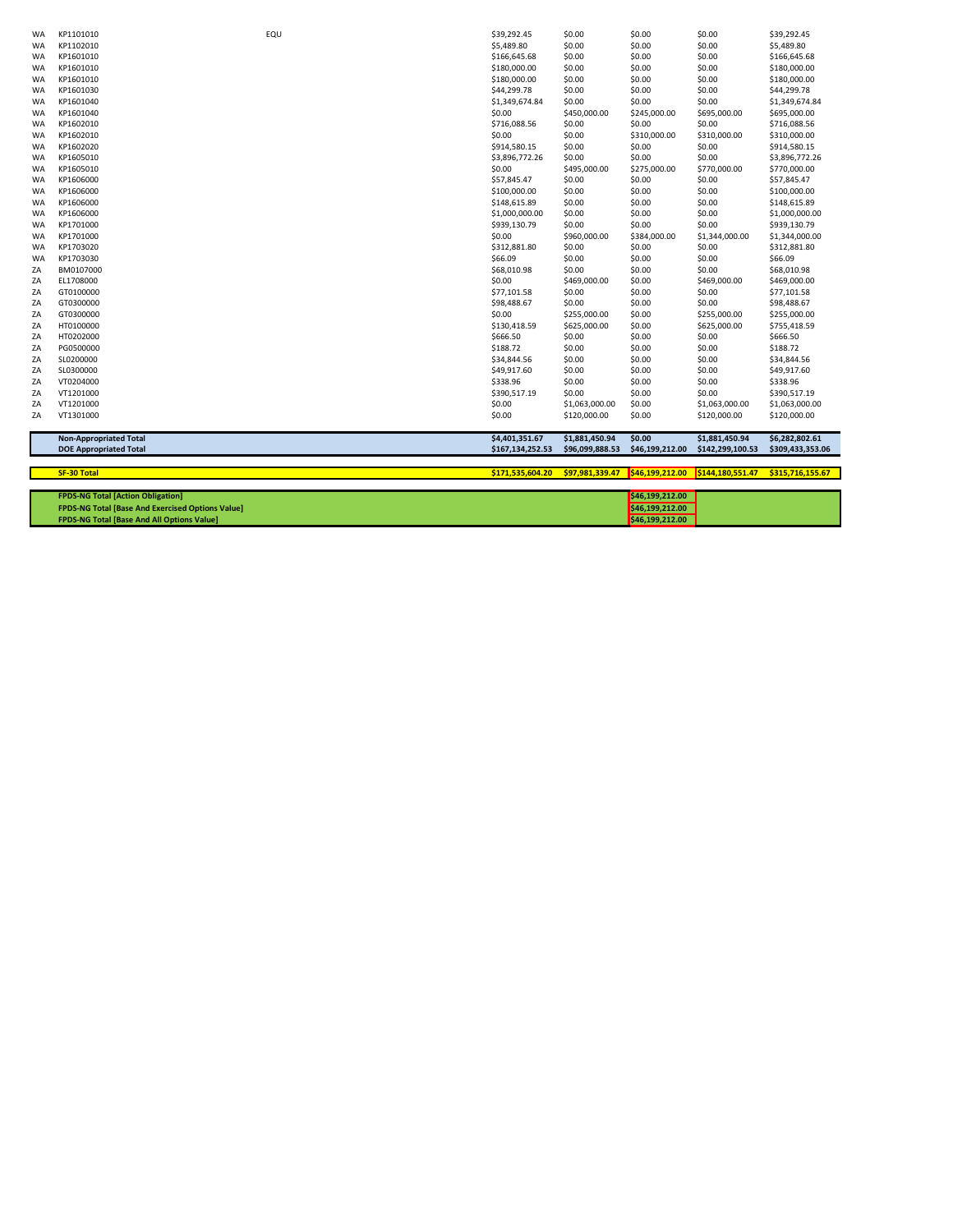|              | BROOKHAVEN NATIONAL LABORATORY<br>CONTRACT MOD # 0036 [Financial: AFP dated 1/27/2016]<br>DE-SC0012704 |                     |                |                      |                           |                            |                       |                            |                            |  |
|--------------|--------------------------------------------------------------------------------------------------------|---------------------|----------------|----------------------|---------------------------|----------------------------|-----------------------|----------------------------|----------------------------|--|
| Fund<br>Type | <b>B&amp;R</b><br>Legacy<br>Reporting                                                                  | Reference<br>Budget | Debtor<br>Code | Program<br>Task      | Uncosted<br>Beginning     | Previous<br>Allotment      | Change<br>Allotment   | Revised<br>Allotment       | Funding<br>Total           |  |
| 1            | 456167SC0                                                                                              |                     |                | AGR87225             | \$53,343.14               | \$0.00                     | \$0.00                | \$0.00                     | \$53,343.14                |  |
| $\mathbf{1}$ | 456167SC0                                                                                              |                     |                | AGR87228             | \$25,894.07               | \$0.00                     | \$0.00                | \$0.00                     | \$25,894.07                |  |
| 1            | 456167SC0                                                                                              |                     |                | AGR87231             | \$3,933.64                | \$0.00                     | \$0.00                | \$0.00                     | \$3,933.64                 |  |
| 13           | WN0219060                                                                                              |                     |                |                      | \$67,779.55               | \$0.00                     | \$0.00                | \$0.00                     | \$67,779.55                |  |
| 17           | PS0202200                                                                                              |                     |                |                      | \$13,097.76               | \$0.00                     | \$0.00                | \$0.00                     | \$13,097.76                |  |
| 19           | CJ0200000                                                                                              |                     |                |                      | \$3,358.82                | \$0.00                     | \$0.00                | \$0.00                     | \$3,358.82                 |  |
| 22           | PS0202200                                                                                              |                     |                |                      | \$17,023.18               | \$0.00                     | \$0.00                | \$0.00                     | \$17,023.18                |  |
| 28           | WA2230100                                                                                              |                     |                |                      | \$115,000.00              | \$0.00                     | \$0.00                | \$0.00                     | \$115,000.00               |  |
| 1W           | 456165021                                                                                              |                     |                | AGR87832             | \$21.50                   | \$0.00                     | ( \$21.50)            | ( \$21.50)                 | \$0.00                     |  |
| 1W           | 456165021                                                                                              |                     |                | AGR87179             | \$0.04                    | \$0.00                     | (50.04)               | (50.04)                    | \$0.00                     |  |
| 1W<br>1W     | 456165021<br>456165021                                                                                 |                     |                | AGR87174<br>AGR87261 | \$36,629.82<br>\$7,384.70 | \$0.00<br>\$0.00           | \$0.00<br>\$0.00      | \$0.00<br>\$0.00           | \$36,629.82<br>\$7,384.70  |  |
| 1W           | 456165021                                                                                              |                     |                | AGR87283             | \$13,184.03               | \$0.00                     | \$0.00                | \$0.00                     | \$13,184.03                |  |
| 1W           | 456165021                                                                                              |                     |                | AGR87832             | \$485.43                  | \$0.00                     | (5485.43)             | (5485.43)                  | \$0.00                     |  |
| 1W           | 456165021                                                                                              |                     |                | AGR87105             | \$102,764.23              | \$0.00                     | \$0.00                | \$0.00                     | \$102,764.23               |  |
| 1W           | 456165021                                                                                              |                     |                | AGR87174             | \$58,640.22               | \$0.00                     | \$0.00                | \$0.00                     | \$58,640.22                |  |
| 1W           | 456165021                                                                                              |                     |                | AGR87157             | \$34,309.27               | \$0.00                     | \$0.00                | \$0.00                     | \$34,309.27                |  |
| 1W           | 456165021                                                                                              |                     |                | AGR87399             | \$82,365.00               | \$0.00                     | \$0.00                | \$0.00                     | \$82,365.00                |  |
| 1W           | 456165021                                                                                              |                     |                | AGR87245             | \$1,670.86                | \$0.00                     | \$0.00                | \$0.00                     | \$1,670.86                 |  |
| 1W           | 456165021                                                                                              |                     |                | AGR87256             | \$52,940.20               | \$0.00                     | \$0.00                | \$0.00                     | \$52,940.20                |  |
| 1W           | 456165021                                                                                              |                     |                | AGR87283             | \$26,155.67               | \$0.00                     | \$0.00                | \$0.00                     | \$26,155.67                |  |
| 1W           | 456165021                                                                                              |                     |                | AGR87395             | \$210,240.05              | \$0.00                     | \$0.00                | \$0.00                     | \$210,240.05               |  |
| 1W           | 456165021                                                                                              |                     |                | AGR87351             | \$21,322.54               | \$0.00                     | \$0.00                | \$0.00                     | \$21,322.54                |  |
| 1W           | 456165021                                                                                              |                     |                | AGR87354             | \$22,876.26               | \$0.00                     | \$0.00                | \$0.00                     | \$22,876.26                |  |
| 1W           | 456165021                                                                                              |                     |                | AGR87361             | \$72,815.53               | \$0.00                     | \$0.00                | \$0.00                     | \$72,815.53                |  |
| 1W           | 456165021                                                                                              |                     |                | AGR87105             | \$0.00                    | \$116,504.85               | \$38,835.03           | \$155,339.88               | \$155,339.88               |  |
| 1W           | 456165021                                                                                              |                     |                | AGR87157             | \$0.00                    | \$29,289.04                | \$0.00                | \$29,289.04                | \$29,289.04                |  |
| 1W           | 456165021                                                                                              |                     |                | AGR87399             | \$0.00                    | \$26,964.80                | \$0.00                | \$26,964.80                | \$26,964.80                |  |
| 1W           | 456165021                                                                                              |                     |                | AGR87283             | \$0.00                    | \$897.36                   | \$19,483.98           | \$20,381.34                | \$20,381.34                |  |
| 1W           | 456165021                                                                                              |                     |                | AGR87289             | \$0.00                    | \$34,951.46                | \$0.00                | \$34,951.46                | \$34,951.46                |  |
| 1W<br>1W     | 456165021<br>456165021                                                                                 |                     |                | AGR87351<br>AGR87361 | \$0.00<br>\$0.00          | \$17,941.28<br>\$22,267.99 | \$0.00<br>\$8,112.41  | \$17,941.28<br>\$30,380.40 | \$17,941.28<br>\$30,380.40 |  |
| 2W           | 456160031                                                                                              |                     |                | AGR87872             | \$2,436.44                | \$0.00                     | \$0.00                | \$0.00                     | \$2,436.44                 |  |
| 2W           | 456160031                                                                                              |                     |                | AGR87100             | \$63.02                   | (563.02)                   | \$0.00                | (563.02)                   | \$0.00                     |  |
| 2W           | 456160031                                                                                              |                     |                | AGR87101             | \$0.01                    | \$0.00                     | (50.01)               | (50.01)                    | \$0.00                     |  |
| 2W           | 456160031                                                                                              |                     |                | AGR87116             | \$24,301.33               | \$0.00                     | (524, 301.33)         | (524, 301.33)              | \$0.00                     |  |
| 2W           | 456160031                                                                                              |                     |                | AGR87331             | \$26,391.89               | \$0.00                     | \$0.00                | \$0.00                     | \$26,391.89                |  |
| 2W           | 456160031                                                                                              |                     |                | AGR87195             | \$73,002.44               | \$0.00                     | (573,002.44)          | (573,002.44)               | \$0.00                     |  |
| 2W           | 456160031                                                                                              |                     |                | AGR87073             | \$9,314.09                | (59,314.09)                | \$0.00                | (59,314.09)                | \$0.00                     |  |
| 2W           | 456160031                                                                                              |                     |                | AGR87089             | \$12.94                   | \$0.00                     | (512.94)              | (512.94)                   | \$0.00                     |  |
| 2W           | 456160031                                                                                              |                     |                | AGR87116             | \$160.66                  | \$0.00                     | ( \$160.66)           | ( \$160.66)                | \$0.00                     |  |
| 2W           | 456160031                                                                                              |                     |                | AGR87242             | \$2,955.70                | \$0.00                     | \$0.00                | \$0.00                     | \$2,955.70                 |  |
| 2W           | 456160031                                                                                              |                     |                | AGR87246             | \$21,287.43               | \$0.00                     | \$0.00                | \$0.00                     | \$21,287.43                |  |
| 2W           | 456160031                                                                                              |                     |                | AGR87266             | \$283,219.83              | \$0.00                     | \$0.00                | \$0.00                     | \$283,219.83               |  |
| 2W           | 456160031                                                                                              |                     |                | AGR87270             | \$2,329.34                | \$0.00                     | (52, 329.34)          | (52, 329.34)               | \$0.00                     |  |
| 2W           | 456160031                                                                                              |                     |                | AGR87279             | \$294.92                  | \$0.00                     | (5294.92)             | (5294.92)                  | \$0.00                     |  |
| 2W           | 456160031<br>456160031                                                                                 |                     |                | AGR87404             | \$14,868.99               | \$0.00                     | \$0.00                | \$0.00                     | \$14,868.99                |  |
| 2W<br>2W     | 456160031                                                                                              |                     |                | AGR87331<br>AGR87195 | \$34,788.31<br>\$2,090.27 | \$0.00<br>\$0.00           | \$0.00<br>(52,090.27) | \$0.00                     | \$34,788.31<br>\$0.00      |  |
| 2W           | 456160031                                                                                              |                     |                | AGR87344             | \$22,647.09               | \$0.00                     | \$0.00                | (52,090.27)<br>\$0.00      | \$22,647.09                |  |
| 2W           | 456160031                                                                                              |                     |                | AGR87068             | \$10,632.60               | \$0.00                     | (\$10,632.60)         | (\$10,632.60)              | \$0.00                     |  |
| 2W           | 456160031                                                                                              |                     |                | AGR87106             | \$46,806.30               | \$0.00                     | \$0.00                | \$0.00                     | \$46,806.30                |  |
| 2W           | 456160031                                                                                              |                     |                | AGR87113             | \$3,292.11                | (53, 292.11)               | \$0.00                | (53, 292.11)               | \$0.00                     |  |
| 2W           | 456160031                                                                                              |                     |                | AGR87114             | \$2.28                    | \$0.00                     | (52.28)               | (52.28)                    | \$0.00                     |  |
| 2W           | 456160031                                                                                              |                     |                | AGR87216             | \$2,694.44                | \$0.00                     | \$0.00                | \$0.00                     | \$2,694.44                 |  |
| 2W           | 456160031                                                                                              |                     |                | AGR87979             | \$92,662.07               | \$0.00                     | (558, 252.43)         | (558, 252.43)              | \$34,409.64                |  |
| 2W           | 456160031                                                                                              |                     |                | AGR87222             | \$7,474.11                | \$0.00                     | \$0.00                | \$0.00                     | \$7,474.11                 |  |
| 2W           | 456160031                                                                                              |                     |                | AGR87242             | \$5,698.50                | \$0.00                     | \$0.00                | \$0.00                     | \$5,698.50                 |  |
| 2W           | 456160031                                                                                              |                     |                | AGR87248             | \$5,921.54                | \$0.00                     | \$0.00                | \$0.00                     | \$5,921.54                 |  |
| 2W           | 456160031                                                                                              |                     |                | AGR87257             | \$82,940.62               | \$0.00                     | \$0.00                | \$0.00                     | \$82,940.62                |  |
| 2W           | 456160031                                                                                              |                     |                | AGR87258             | \$3,987.78                | \$0.00                     | \$0.00                | \$0.00                     | \$3,987.78                 |  |
| 2W           | 456160031                                                                                              |                     |                | AGR87263             | \$23,683.92               | \$0.00                     | \$0.00                | \$0.00                     | \$23,683.92                |  |
| 2W           | 456160031                                                                                              |                     |                | AGR87270             | \$2,329.34                | \$0.00                     | (52, 329.34)          | (52, 329.34)               | \$0.00                     |  |
| 2W           | 456160031                                                                                              |                     |                | AGR87268             | \$14,230.98               | \$0.00                     | \$0.00                | \$0.00                     | \$14,230.98                |  |
| 2W           | 456160031                                                                                              |                     |                | AGR87269             | \$10,763.15               | \$0.00                     | \$0.00                | \$0.00                     | \$10,763.15                |  |
| 2W           | 456160031                                                                                              |                     |                | AGR87277             | \$13,724.07               | \$0.00                     | \$0.00                | \$0.00                     | \$13,724.07                |  |
| 2W           | 456160031                                                                                              |                     |                | AGR87278             | \$53,055.55               | \$0.00                     | \$0.00                | \$0.00                     | \$53,055.55                |  |
| 2W           | 456160031                                                                                              |                     |                | AGR87279             | \$659.54                  | \$0.00                     | ( \$659.54)           | ( \$659.54)                | \$0.00                     |  |
| 2W           | 456160031                                                                                              |                     |                | AGR87363             | \$18,709.37               | \$0.00                     | \$0.00                | \$0.00                     | \$18,709.37                |  |
| 2W           | 456160031                                                                                              |                     |                | AGR87404             | \$50,000.00               | \$0.00                     | \$0.00                | \$0.00                     | \$50,000.00                |  |
| 2W           | 456160031                                                                                              |                     |                | AGR87285             | \$41,409.68               | \$0.00                     | \$0.00                | \$0.00                     | \$41,409.68                |  |
| 2W           | 456160031                                                                                              |                     |                | AGR87287             | \$22,995.12               | \$0.00                     | \$0.00                | \$0.00                     | \$22,995.12                |  |
| 2W           | 456160031                                                                                              |                     |                | AGR87371             | \$691,649.69              | \$0.00                     | \$0.00                | \$0.00                     | \$691,649.69               |  |
| 2W           | 456160031                                                                                              |                     |                | AGR87291<br>AGR87292 | \$3,224.83                | \$0.00<br>\$0.00           | \$0.00                | \$0.00<br>\$0.00           | \$3,224.83                 |  |
| 2W<br>2W     | 456160031                                                                                              |                     |                |                      | \$44,437.39<br>\$8,363.84 | \$0.00                     | \$0.00                |                            | \$44,437.39<br>\$8,363.84  |  |
| 2W           | 456160031<br>456160031                                                                                 |                     |                | AGR87293<br>AGR87390 | \$949,472.77              | \$0.00                     | \$0.00<br>\$0.00      | \$0.00<br>\$0.00           | \$949,472.77               |  |
| 2W           | 456160031                                                                                              |                     |                | AGR87355             | \$32,860.23               | \$0.00                     | \$0.00                | \$0.00                     | \$32,860.23                |  |
| 2W           | 456160031                                                                                              |                     |                | AGR87357             | \$50,000.00               | \$0.00                     | \$0.00                | \$0.00                     | \$50,000.00                |  |
| 2W           | 456160031                                                                                              |                     |                | AGR87358             | \$55,084.10               | \$0.00                     | \$0.00                | \$0.00                     | \$55,084.10                |  |
| 2W           | 456160031                                                                                              |                     |                | AGR87439             | \$43,801.66               | \$0.00                     | \$0.00                | \$0.00                     | \$43,801.66                |  |
| 2W           | 456160031                                                                                              |                     |                | AGR87365             | \$2,175.08                | ( \$230.90)                | \$0.00                | ( \$230.90)                | \$1,944.18                 |  |
| 2W           | 456160031                                                                                              |                     |                | AGR87035             | \$0.00                    | \$60,000.00                | \$0.00                | \$60,000.00                | \$60,000.00                |  |
| 2W           | 456160031                                                                                              |                     |                | AGR87344             | \$0.00                    | \$17,360.90                | \$0.00                | \$17,360.90                | \$17,360.90                |  |
| 2W           | 456160031                                                                                              |                     |                | AGR87106             | \$0.00                    | \$38,338.38                | \$13,422.30           | \$51,760.68                | \$51,760.68                |  |
| 2W           | 456160031                                                                                              |                     |                | AGR87216             | \$0.00                    | \$39,309.93                | \$0.00                | \$39,309.93                | \$39,309.93                |  |
| 2W           | 456160031                                                                                              |                     |                | AGR87222             | \$0.00                    | \$3,140.54                 | \$0.00                | \$3,140.54                 | \$3,140.54                 |  |
| 2W           | 456160031                                                                                              |                     |                | AGR87242             | \$0.00                    | \$17,386.27                | \$69,902.91           | \$87,289.18                | \$87,289.18                |  |
| 2W           | 456160031                                                                                              |                     |                | AGR87257             | \$0.00                    | \$3,059.40                 | \$219.44              | \$3,278.84                 | \$3,278.84                 |  |
|              |                                                                                                        |                     |                |                      |                           |                            |                       |                            |                            |  |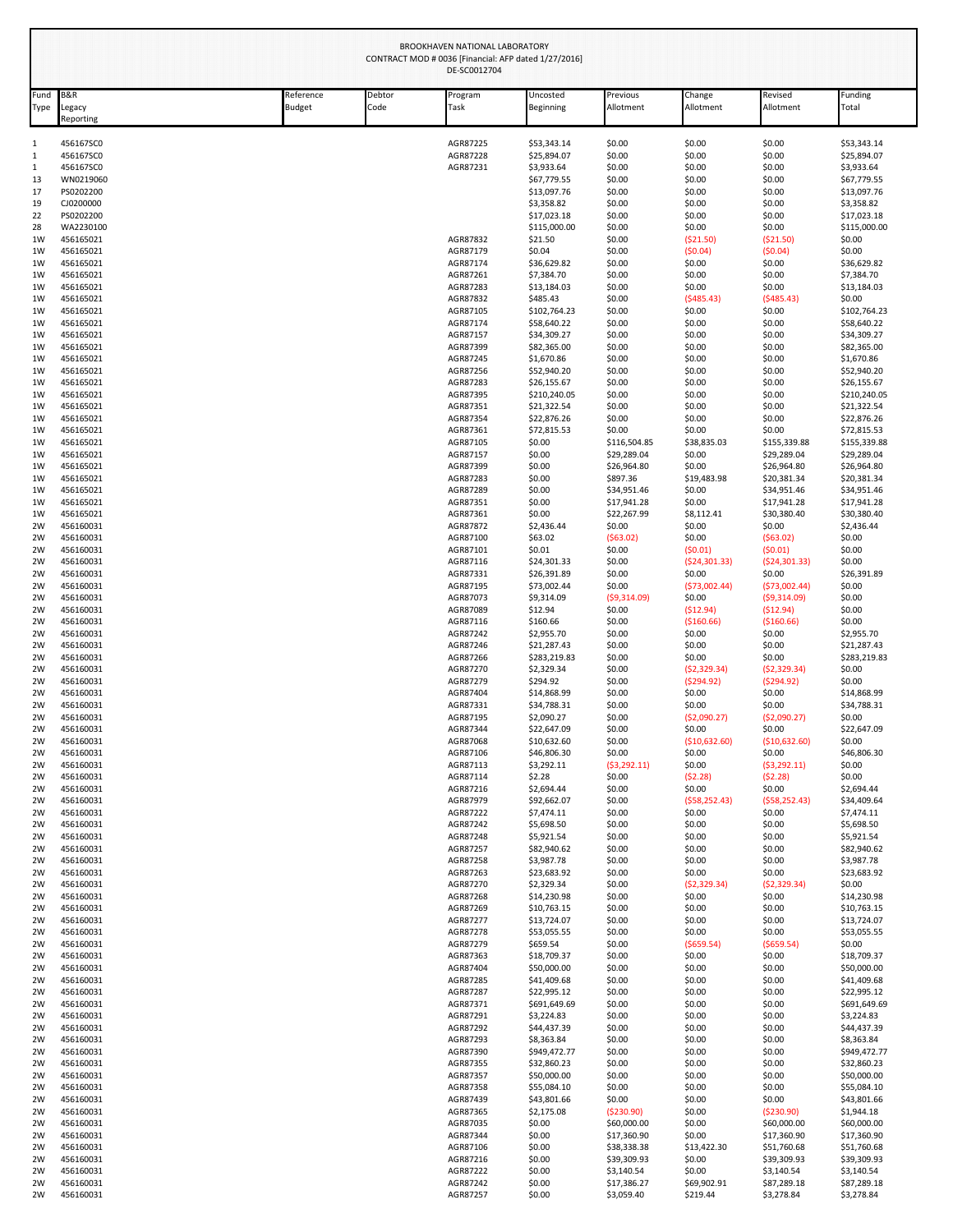| 2W                     | 456160031              |              | AGR87258 | \$0.00           | \$0.00                    | \$0.00           | \$0.00                    | \$0.00                    |
|------------------------|------------------------|--------------|----------|------------------|---------------------------|------------------|---------------------------|---------------------------|
| 2W                     | 456160031              |              | AGR87263 | \$0.00           | \$1,316.08                | \$2,437.13       | \$3,753.21                | \$3,753.21                |
| 2W                     | 456160031              |              | AGR87268 | \$0.00           | \$0.00                    | \$52,745.47      | \$52,745.47               | \$52,745.47               |
| 2W                     | 456160031              |              | AGR87269 | \$0.00           | \$20,005.18               | \$6,041.81       | \$26,046.99               | \$26,046.99               |
| 2W                     | 456160031              |              | AGR87278 | \$0.00           | \$327.03                  | \$0.00           | \$327.03                  | \$327.03                  |
| 2W                     | 456160031              |              | AGR87363 | \$0.00           | \$1,290.63                | \$0.00           | \$1,290.63                | \$1,290.63                |
| 2W                     | 456160031              |              | AGR87285 | \$0.00           | \$6,465.37                | \$13,581.03      | \$20,046.40               | \$20,046.40               |
| 2W                     |                        |              |          |                  |                           |                  |                           |                           |
|                        | 456160031              |              | AGR87287 | \$0.00           | \$36,166.60               | \$0.00           | \$36,166.60               | \$36,166.60               |
| 2W                     | 456160031              |              | AGR87371 | \$0.00           | \$300,000.00              | \$300,000.00     | \$600,000.00              | \$600,000.00              |
| 2W                     | 456160031              |              | AGR87291 | \$0.00           | \$1,775.17                | \$0.00           | \$1,775.17                | \$1,775.17                |
| 2W                     | 456160031              |              | AGR87292 | \$0.00           | \$48,507.76               | \$0.00           | \$48,507.76               | \$48,507.76               |
| 2W                     | 456160031              |              | AGR87293 | \$0.00           | \$1,636.16                | \$2,193.99       | \$3,830.15                | \$3,830.15                |
| 2W                     | 456160031              |              | AGR87355 | \$0.00           | \$7,265.66                | \$1,669.79       | \$8,935.45                | \$8,935.45                |
|                        |                        |              |          |                  |                           |                  |                           | \$1,723.60                |
| 2W                     | 456160031              |              | AGR87357 | \$0.00           | \$0.00                    | \$1,723.60       | \$1,723.60                |                           |
| 2W                     | 456160031              |              | AGR87358 | \$0.00           | \$122,058.47              | \$35,911.83      | \$157,970.30              | \$157,970.30              |
| 2W                     | 456160031              |              | AGR87370 | \$0.00           | \$112,864.08              | \$5,129.41       | \$117,993.49              | \$117,993.49              |
| 2W                     | 456160031              |              | AGR87362 | \$0.00           | \$75,000.00               | \$0.00           | \$75,000.00               | \$75,000.00               |
| 2W                     | 456160031              |              | AGR87369 | \$0.00           | \$118,363.00              | \$0.00           | \$118,363.00              | \$118,363.00              |
| 2W                     | 456160031              |              | AGR87368 | \$0.00           | \$100,000.00              | \$15,747.28      | \$115,747.28              | \$115,747.28              |
|                        | 456160031              |              | AGR87382 | \$0.00           | \$0.00                    | \$22,500.00      | \$22,500.00               | \$22,500.00               |
| 2W                     |                        |              |          |                  |                           |                  |                           |                           |
| 2W                     | 456160031              |              | AGR87833 | \$0.00           | \$50,000.00               | \$0.00           | \$50,000.00               | \$50,000.00               |
| 2W                     | 456160031              |              | AGR87385 | \$0.00           | \$0.00                    | \$57,038.83      | \$57,038.83               | \$57,038.83               |
| 2W                     | 456160031              |              | AGR87386 | \$0.00           | \$43,689.32               | \$0.00           | \$43,689.32               | \$43,689.32               |
| 2W                     | 456160032              |              | AGR87247 | \$42.29          | \$0.00                    | (542.29)         | (542.29)                  | \$0.00                    |
| 2W                     | 456160032              |              | AGR87178 | \$46,652.39      | ( \$46,652.39)            | \$0.00           | ( \$46, 652.39)           | \$0.00                    |
| 2W                     | 456160032              |              | AGR87197 | \$747.52         | \$0.00                    | \$0.00           | \$0.00                    | \$747.52                  |
|                        |                        |              |          |                  |                           |                  |                           |                           |
| 2W                     | 456160032              |              | AGR87981 | \$19,447.24      | \$0.00                    | \$0.00           | \$0.00                    | \$19,447.24               |
| 2W                     | 456160032              |              | AGR87807 | \$14,150.39      | \$0.00                    | \$0.00           | \$0.00                    | \$14,150.39               |
| 2W                     | 456160032              |              | AGR87178 | \$11,648.66      | ( \$11,648.66)            | \$0.00           | ( \$11,648.66)            | \$0.00                    |
| 2W                     | 456160032              |              | AGR87072 | \$150.06         | ( \$150.06)               | \$0.00           | (\$150.06)                | \$0.00                    |
| 2W                     | 456160032              |              | AGR87981 | \$24,652.14      | \$0.00                    | \$0.00           | \$0.00                    | \$24,652.14               |
| 2W                     | 456160032              |              | AGR87217 | \$45,419.89      | \$0.00                    | \$0.00           | \$0.00                    | \$45,419.89               |
|                        |                        |              |          |                  |                           |                  |                           |                           |
| 2W                     | 456160032              |              | AGR87280 | \$38,397.83      | \$0.00                    | \$0.00           | \$0.00                    | \$38,397.83               |
| 2W                     | 456160032              |              | AGR87899 | \$49,133.71      | \$0.00                    | \$0.00           | \$0.00                    | \$49,133.71               |
| 2W                     | 456160032              |              | AGR87284 | \$1,353.83       | \$0.00                    | \$0.00           | \$0.00                    | \$1,353.83                |
| 2W                     | 456160032              |              | AGR87286 | \$419.36         | \$0.00                    | \$0.00           | \$0.00                    | \$419.36                  |
| 2W                     | 456160032              |              | AGR87412 | \$90,102.04      | \$0.00                    | \$0.00           | \$0.00                    | \$90,102.04               |
| 2W                     | 456160032              |              | AGR87360 | \$24,128.49      | \$0.00                    | \$0.00           | \$0.00                    | \$24,128.49               |
|                        |                        |              |          |                  |                           |                  |                           |                           |
| 2W                     | 456160032              |              | AGR87197 | \$0.00           | \$97,087.38               | \$0.00           | \$97,087.38               | \$97,087.38               |
| 2W                     | 456160032              |              | AGR87217 | \$0.00           | \$126,213.59              | \$0.00           | \$126,213.59              | \$126,213.59              |
| 2W                     | 456160032              |              | AGR87280 | \$0.00           | \$39,272.07               | \$47,683.23      | \$86,955.30               | \$86,955.30               |
| 2W                     | 456160032              |              | AGR87360 | \$0.00           | \$167,542.73              | \$93,660.88      | \$261,203.61              | \$261,203.61              |
| 2W                     | 456160032              |              | AGR87384 | \$0.00           | \$48,543.69               | \$0.00           | \$48,543.69               | \$48,543.69               |
| 2Z                     | 456160031              |              | AGR87366 | \$225,242.72     | \$0.00                    | \$0.00           | \$0.00                    | \$225,242.72              |
|                        |                        |              |          |                  |                           |                  |                           |                           |
| AD                     | PS0202132              |              |          | \$38,795.51      | \$0.00                    | \$0.00           | \$0.00                    | \$38,795.51               |
| ВG                     | CJ0100000              |              |          | \$0.00           | \$35,735.00               | \$0.00           | \$35,735.00               | \$35,735.00               |
| ВG                     | CJ0100000              |              |          | \$196,813.77     | \$0.00                    | \$0.00           | \$0.00                    | \$196,813.77              |
| ВG                     | CJ0100000              | ARPA-0001249 |          | \$739,208.50     | \$0.00                    | \$0.00           | \$0.00                    | \$739,208.50              |
| ВG                     | CJ0100000              | ARPA-0001250 |          | \$350,000.00     | \$0.00                    | \$0.00           | \$0.00                    | \$350,000.00              |
| ВG                     | CJ0200000              |              |          | \$1,715.20       | \$0.00                    | \$0.00           | \$0.00                    | \$1,715.20                |
|                        |                        |              |          |                  |                           |                  |                           |                           |
| BN                     | TE1101000              |              |          | \$0.00           | \$0.00                    | \$9,320.00       | \$9,320.00                | \$9,320.00                |
| ΒN                     | TE1103000              |              |          | \$77,218.01      | \$0.00                    | \$0.00           | \$0.00                    | \$77,218.01               |
| ΒN                     | TE1103000              |              |          | \$0.00           | \$0.00                    | \$20,610.00      | \$20,610.00               | \$20,610.00               |
| ΒN                     | TE1104000              |              |          | \$0.00           | \$0.00                    | \$1,919.00       | \$1,919.00                | \$1,919.00                |
| ΒN                     | TE1201000              |              |          | \$137,939.43     | \$0.00                    | \$0.00           | \$0.00                    | \$137,939.43              |
| ΒN                     | TE1201000              |              |          | \$0.00           | \$0.00                    | \$26,444.00      | \$26,444.00               | \$26,444.00               |
| BN                     |                        |              |          | \$898.42         | \$0.00                    | \$35,113.00      |                           |                           |
|                        | TE1301000              |              |          |                  |                           |                  | \$35,113.00               | \$36,011.42               |
| BN                     | TE1400000              |              |          | \$0.00           | \$0.00                    | \$1,250.00       | \$1,250.00                | \$1,250.00                |
| BN                     | TG0100000              |              |          | \$513.91         | \$0.00                    | \$0.00           | \$0.00                    | \$513.91                  |
| CN                     | AF0440000              |              |          | \$19,851.61      | \$0.00                    | \$0.00           | \$0.00                    | \$19,851.61               |
| CN                     | AF0440000              |              |          | \$0.00           | \$1,800.00                | \$5,000.00       | \$6,800.00                | \$6,800.00                |
| CN                     | AF5810000              |              |          |                  |                           |                  |                           |                           |
| CN                     | AF5810000              |              |          |                  |                           |                  |                           |                           |
|                        |                        |              |          | \$88,084.23      | \$0.00                    | \$0.00           | \$0.00                    | \$88,084.23               |
| CN                     |                        |              |          | \$0.00           | \$150,000.00              | \$88,500.00      | \$238,500.00              | \$238,500.00              |
| CN                     | AF5832020              |              |          | \$169,726.18     | \$0.00                    | \$0.00           | \$0.00                    | \$169,726.18              |
| CN                     | AF5832020              |              |          | \$0.00           | \$169,000.00              | \$99,710.00      | \$268,710.00              | \$268,710.00              |
| CN                     | AF5832030              | NE-0301604   |          | \$185,190.48     | \$0.00                    | \$0.00           | \$0.00                    | \$185,190.48              |
|                        | AF5832030              |              |          | \$30,545.88      | \$0.00                    | \$0.00           | \$0.00                    | \$30,545.88               |
| CN                     | AF5832030              |              |          | \$0.00           | \$20,000.00               | \$11,800.00      | \$31,800.00               | \$31,800.00               |
|                        |                        |              |          |                  |                           |                  |                           |                           |
| CN                     | AF5855000              |              |          | \$141,761.12     | \$0.00                    | \$0.00           | \$0.00                    | \$141,761.12              |
| CN                     | AF5855000              |              |          | \$0.00           | \$20,000.00               | \$11,800.00      | \$31,800.00               | \$31,800.00               |
| CN                     | NT0104000              |              |          | \$359,755.22     | \$0.00                    | \$0.00           | \$0.00                    | \$359,755.22              |
| CN                     | RC0113000              |              |          | \$1,331.44       | \$0.00                    | (51, 331.44)     | (51, 331.44)              | \$0.00                    |
| CN                     | RC0424000              |              |          | \$14,436.40      | \$0.00                    | \$0.00           | \$0.00                    | \$14,436.40               |
| CN                     | RC0424000              |              |          | \$0.00           | \$22,000.00               | \$14,595.00      | \$36,595.00               | \$36,595.00               |
| FO                     |                        |              |          |                  |                           |                  |                           |                           |
|                        | GD2540101              |              |          | \$76,656.06      | \$0.00                    | \$0.00           | \$0.00                    | \$76,656.06               |
| FO                     | GD2540200              |              |          | \$283,160.28     | \$0.00                    | \$0.00           | \$0.00                    | \$283,160.28              |
| FO                     | GD2540250              |              |          | \$38,022.43      | \$0.00                    | \$0.00           | \$0.00                    | \$38,022.43               |
| FO                     | GD2540600              |              |          | \$137.38         | \$0.00                    | \$0.00           | \$0.00                    | \$137.38                  |
| FO                     | GD2540980              |              |          | \$240,902.93     | \$0.00                    | \$0.00           | \$0.00                    | \$240,902.93              |
| FO                     | GD5001000              |              |          | \$66,808.81      | \$0.00                    | \$0.00           | \$0.00                    | \$66,808.81               |
| FO                     | GD6020100              |              |          | \$0.00           |                           | \$0.00           |                           | \$115,576.00              |
|                        |                        |              |          |                  | \$115,576.00              |                  | \$115,576.00              |                           |
| FO                     | GD6020300              |              |          | \$0.00           | \$399,236.00              | \$0.00           | \$399,236.00              | \$399,236.00              |
| FO                     | GD6020400              |              |          | \$0.00           | \$13,580.00               | \$0.00           | \$13,580.00               | \$13,580.00               |
| FO                     | GD6020900              |              |          | \$0.00           | \$261,933.00              | \$0.00           | \$261,933.00              | \$261,933.00              |
| FO                     | GD6050100              |              |          | \$0.00           | \$120,000.00              | \$0.00           | \$120,000.00              | \$120,000.00              |
| <b>NM</b>              | NN5010000              |              |          | \$414,967.47     | \$0.00                    | \$0.00           | \$0.00                    | \$414,967.47              |
|                        |                        |              |          |                  |                           |                  |                           |                           |
| <b>NS</b>              | CT8401000              |              |          | \$0.00           | \$0.00                    | \$183,910.48     | \$183,910.48              | \$183,910.48              |
| <b>NS</b>              | CT8404010              |              |          | \$0.00           | \$0.00                    | \$82,705.35      | \$82,705.35               | \$82,705.35               |
| <b>NS</b>              | CT8405010              |              |          | \$0.00           | \$0.00                    | \$23,941.17      | \$23,941.17               | \$23,941.17               |
| <b>NS</b>              | NN2001000              |              |          | \$423,982.82     | \$0.00                    | \$0.00           | \$0.00                    | \$423,982.82              |
| NS                     | NN2001000              |              |          | \$0.00           | \$455,698.00              | \$0.00           | \$455,698.00              | \$455,698.00              |
| <b>NS</b>              | NN4009010              |              |          | \$341,595.92     | \$0.00                    | \$0.00           | \$0.00                    | \$341,595.92              |
| <b>NS</b>              | NN4009010              |              |          | \$0.00           | \$145,795.23              | \$0.00           | \$145,795.23              | \$145,795.23              |
|                        |                        |              |          |                  |                           |                  |                           |                           |
| <b>NS</b>              | NN4009020              |              |          | \$1,112,561.62   | \$0.00                    | \$0.00           | \$0.00                    | \$1,112,561.62            |
| <b>NS</b>              | NN4009020              |              |          | \$0.00           | \$244,071.12              | \$0.00           | \$244,071.12              | \$244,071.12              |
| NS                     | NN4009030              |              |          | \$104,330.44     | \$0.00                    | \$0.00           | \$0.00                    | \$104,330.44              |
| <b>NS</b><br><b>NS</b> | NN4009030<br>NN4009040 |              |          | \$0.00<br>\$0.00 | \$43,680.00<br>\$7,765.39 | \$0.00<br>\$0.00 | \$43,680.00<br>\$7,765.39 | \$43,680.00<br>\$7,765.39 |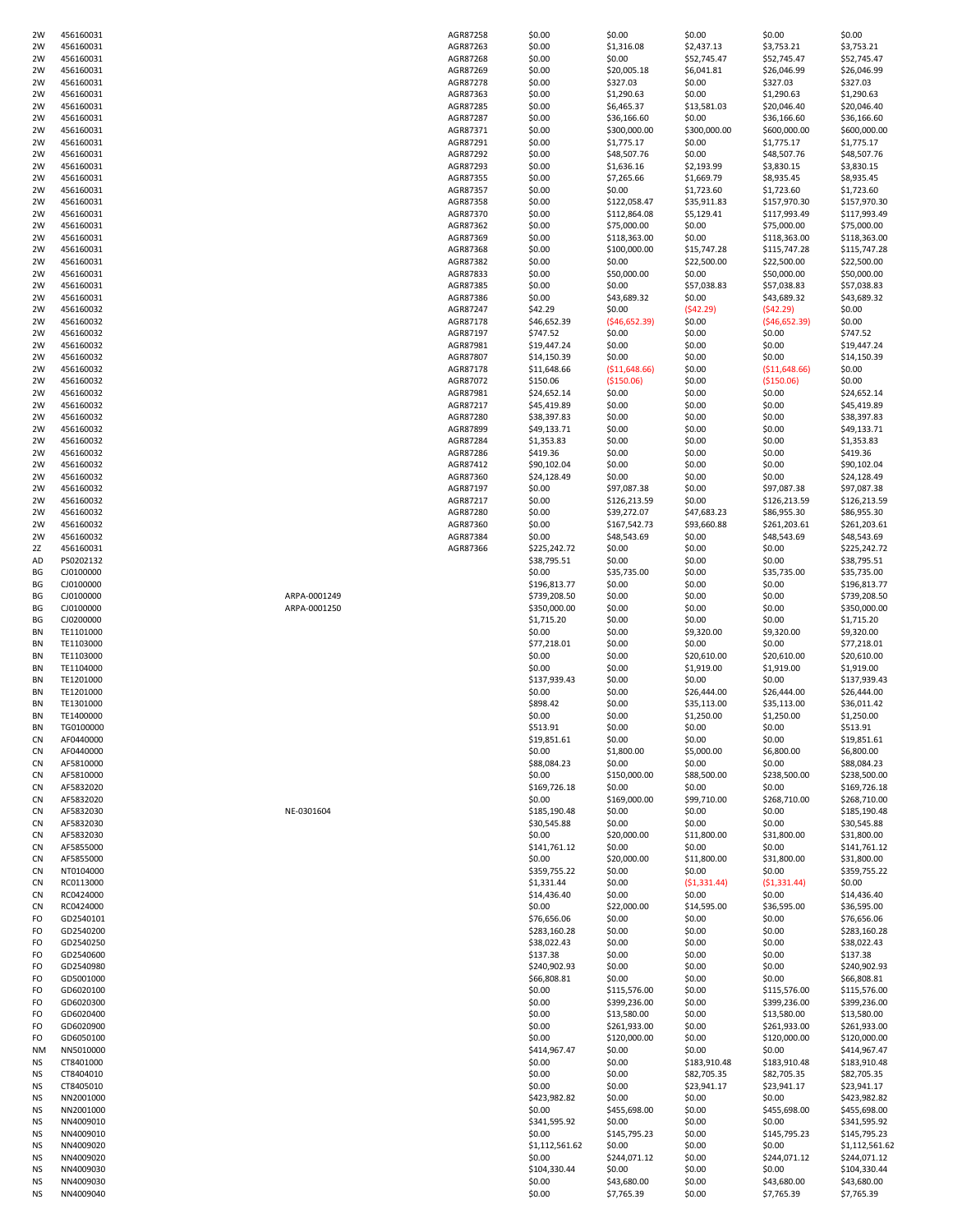| NS        |               |
|-----------|---------------|
|           | NN4010010     |
| NS        | NN4010021     |
| NS        | NN4011010     |
|           |               |
| ΝS        | NN4011010     |
| NS        | NN4011020     |
| ΝS        | NN4011020     |
| NS        | NN4012010     |
| NS        | NN4012010     |
| NS        | NN4012030     |
|           |               |
| NS        | NN4012030     |
| NS        | NN4012040     |
| ΝS        | NN5001010     |
| NS        | NN5002010     |
| NS        | NN5002010     |
| NS        | NN5002010     |
| NS        |               |
|           | NN5002020     |
| NS        | NN5002020     |
| NS        | NN5002020     |
| ΝS        | NN5002020     |
| ΝS        | NN5002040     |
| NS        | NN5003010     |
| ΝS        | NN5003020     |
|           |               |
| ΝS        | NN5003040     |
| NS        | NN5004010     |
| NS        | NN5004010     |
| NS        | NN5004010     |
| NS        | NN5004010     |
| NS        | NN5004020     |
|           |               |
| NS        | NN5006010     |
| ΝS        | NN500W000     |
| NS        | NN5070010     |
| NS        | NN5070010     |
| NS        | NN5070010     |
| NS        | NN5070040     |
| NS        | NN5070040     |
| NS        | NN5070040     |
|           |               |
| NS        | NN9100000     |
| ΝS        | NN9100000     |
| NS        | NN9301000     |
| <b>NS</b> | NN9301000     |
| тс        | T8401000<br>C |
| тс        | C<br>T8404010 |
| т         | T8405010<br>C |
| ТΟ        | DP0902090     |
| т         | DP0902090     |
| T         | DP1204010     |
| т         | DP4011093     |
|           | DP4015011     |
| T(<br>ΤC  |               |
|           | DP4015042     |
| т         | DP4015043     |
| тс        | DP4015051     |
| т         | DP8000000     |
|           |               |
| TF        | GD3006000     |
| TF        | HQ1001000     |
| TF        | HQ1001000     |
| TF        | HU2006200     |
| UX        | EZ5012300     |
|           | c<br>1        |
| UΧ        |               |
| VE        | ST5001020     |
| VE        | ST5001020     |
| VE        | ST5001030     |
| VE        | ST5001040     |
| VE        | ST6001020     |
| VE        | ST6001031     |
| VE        | ST6001032     |
| VE        | ST6001034     |
| VE        | ST6001034     |
| VE        | ST6001034     |
| WA        | 39KA00000     |
| WA        | 39KA00000     |
|           |               |
| WA        | 39KC02000     |
| WA        | 39KG01000     |
| WA        | 39KG01000     |
| WA        | FS1001000     |
| WA        | FS1001000     |
| WA        | FS1002000     |
| WA        | FS1002000     |
| WA        | FS1004000     |
| WA        | FS1004000     |
| WA        | FS1005000     |
| WA        | FS1005000     |
| WA        | FS1006000     |
| WA        | FS1006000     |
|           |               |
| WA        | FS1007000     |
| WA        | FS1007000     |
| WA        | FS1009000     |
| WA        | FS1009000     |
| WA        | KA1102080     |
| WA        | KA1102811     |
| WA        | KA1102811     |
| WA        | KA1102812     |
| WA        | KA1502021     |
| WA        | KA2101020     |
| WA        | KA2101020     |
| WA        | KA2101020     |
| WA        | KA2101030     |
| WA<br>WA  | KA2101030     |

| ADSBRNL-0030 |  |
|--------------|--|
| ADSBRNL-0030 |  |

| ΝS<br>ΝS<br>NS |                        |              |              | \$10,025.52     | \$0.00         | \$0.00         | \$0.00         | \$10,025.52     |
|----------------|------------------------|--------------|--------------|-----------------|----------------|----------------|----------------|-----------------|
|                | NN4010010<br>NN4010021 |              |              | \$132,080.70    | \$0.00         | \$0.00         | \$0.00         | \$132,080.70    |
|                |                        |              |              |                 |                |                |                |                 |
|                | NN4011010              |              |              | \$493.94        | \$0.00         | \$0.00         | \$0.00         | \$493.94        |
| ΝS             | NN4011010              |              |              | \$0.00          | \$50,670.08    | \$0.00         | \$50,670.08    | \$50,670.08     |
| ΝS             | NN4011020              |              |              | \$96,157.66     | \$0.00         | \$0.00         | \$0.00         | \$96,157.66     |
| ΝS             | NN4011020              |              |              | \$0.00          | \$118,228.09   | \$0.00         | \$118,228.09   | \$118,228.09    |
|                |                        |              |              |                 |                |                |                |                 |
| ΝS             | NN4012010              |              |              | \$78,671.16     | \$0.00         | \$0.00         | \$0.00         | \$78,671.16     |
| ΝS             | NN4012010              |              |              | \$0.00          | \$53,387.09    | \$0.00         | \$53,387.09    | \$53,387.09     |
| ΝS             | NN4012030              |              |              | \$113,814.54    | \$0.00         | \$0.00         | \$0.00         | \$113,814.54    |
|                | NN4012030              |              |              | \$0.00          | \$38,827.00    | \$0.00         |                | \$38,827.00     |
| ΝS             |                        |              |              |                 |                |                | \$38,827.00    |                 |
| ΝS             | NN4012040              |              |              | \$161,906.31    | \$0.00         | \$0.00         | \$0.00         | \$161,906.31    |
| ΝS             | NN5001010              |              |              | \$222,358.40    | \$0.00         | \$0.00         | \$0.00         | \$222,358.40    |
| ΝS             | NN5002010              |              |              | \$6,889.36      | \$0.00         | \$0.00         | \$0.00         | \$6,889.36      |
|                |                        |              |              |                 |                |                |                |                 |
| ΝS             | NN5002010              |              |              | \$100,739.03    | \$0.00         | \$0.00         | \$0.00         | \$100,739.03    |
| ΝS             | NN5002010              |              |              | \$312,437.97    | \$0.00         | \$0.00         | \$0.00         | \$312,437.97    |
| ΝS             | NN5002020              |              |              | \$62,261.85     | \$0.00         | \$0.00         | \$0.00         | \$62,261.85     |
|                | NN5002020              |              |              | \$2,973,229.42  |                |                |                |                 |
| ΝS             |                        |              |              |                 | \$0.00         | \$0.00         | \$0.00         | \$2,973,229.42  |
| ΝS             | NN5002020              |              |              | \$774,000.00    | \$0.00         | \$0.00         | \$0.00         | \$774,000.00    |
| ΝS             | NN5002020              |              |              | \$2,048,549.27  | \$0.00         | \$0.00         | \$0.00         | \$2,048,549.27  |
| ΝS             | NN5002040              |              |              | \$118,919.53    | \$0.00         | \$0.00         | \$0.00         | \$118,919.53    |
|                |                        |              |              |                 |                |                |                |                 |
| ΝS             | NN5003010              |              |              | \$4.04          | (54.04)        | \$0.00         | (54.04)        | \$0.00          |
| ΝS             | NN5003020              |              |              | \$0.02          | \$0.00         | \$0.00         | \$0.00         | \$0.02          |
| ΝS             | NN5003040              |              |              | \$2,864.75      | \$4.04         | \$0.00         | \$4.04         | \$2,868.79      |
| ΝS             | NN5004010              |              |              | \$688,369.61    | \$0.00         | \$0.00         | \$0.00         | \$688,369.61    |
|                |                        |              |              |                 |                |                |                |                 |
| ΝS             | NN5004010              |              |              | \$118,720.00    | \$0.00         | \$0.00         | \$0.00         | \$118,720.00    |
| ΝS             | NN5004010              |              |              | \$163,400.00    | \$0.00         | \$0.00         | \$0.00         | \$163,400.00    |
| ΝS             | NN5004010              |              |              | \$0.00          | \$178,830.00   | \$0.00         | \$178,830.00   | \$178,830.00    |
| ΝS             |                        |              |              |                 |                | \$0.00         | \$0.00         |                 |
|                | NN5004020              |              |              | \$2,835,045.59  | \$0.00         |                |                | \$2,835,045.59  |
| ΝS             | NN5006010              |              |              | \$12,696.81     | \$0.00         | \$0.00         | \$0.00         | \$12,696.81     |
| ΝS             | NN500W000              |              |              | \$51,312.90     | \$0.00         | \$0.00         | \$0.00         | \$51,312.90     |
| ΝS             | NN5070010              |              |              | \$44,326.32     | \$0.00         | \$0.00         | \$0.00         | \$44,326.32     |
|                | NN5070010              |              |              |                 |                |                |                |                 |
| ΝS             |                        |              |              | \$1,058.69      | \$0.00         | \$0.00         | \$0.00         | \$1,058.69      |
| ΝS             | NN5070010              |              |              | \$0.00          | \$0.00         | \$0.00         | \$0.00         | \$0.00          |
| ΝS             | NN5070040              |              |              | \$59,627.22     | \$0.00         | \$0.00         | \$0.00         | \$59,627.22     |
| NS             | NN5070040              |              |              | \$15,000.00     | \$0.00         | \$0.00         | \$0.00         | \$15,000.00     |
|                |                        |              |              |                 |                |                |                |                 |
| ΝS             | NN5070040              |              |              | \$0.00          | \$53,932.00    | \$0.00         | \$53,932.00    | \$53,932.00     |
| ΝS             | NN9100000              |              |              | \$82,273.24     | \$0.00         | \$0.00         | \$0.00         | \$82,273.24     |
| ΝS             | NN9100000              |              |              | \$0.00          | \$166,489.00   | \$149,232.00   | \$315,721.00   | \$315,721.00    |
|                |                        |              |              |                 |                |                |                |                 |
| ΝS             | NN9301000              |              |              | \$32,955.54     | \$0.00         | \$0.00         | \$0.00         | \$32,955.54     |
| ΝS             | NN9301000              |              |              | \$50,000.00     | \$0.00         | \$0.00         | \$0.00         | \$50,000.00     |
| ТC             | CT8401000              |              |              | \$0.00          | \$334,995.34   | \$0.00         | \$334,995.34   | \$334,995.34    |
| тс             | CT8404010              |              |              | \$0.00          | \$150,648.80   | \$0.00         | \$150,648.80   | \$150,648.80    |
|                |                        |              |              |                 |                |                |                |                 |
| тс             | CT8405010              |              |              | \$0.00          | \$43,608.86    | \$0.00         | \$43,608.86    | \$43,608.86     |
| тс             | DP0902090              |              |              | \$6,545.77      | \$0.00         | \$0.00         | \$0.00         | \$6,545.77      |
| ТC             | DP0902090              |              |              | \$0.00          | \$76,483.00    | \$0.00         | \$76,483.00    | \$76,483.00     |
|                |                        |              |              |                 |                |                |                |                 |
| тс             | DP1204010              |              |              | \$9,829.51      | \$0.00         | \$0.00         | \$0.00         | \$9,829.51      |
| ТC             | DP4011093              |              |              | \$2,057.91      | \$0.00         | \$0.00         | \$0.00         | \$2,057.91      |
| ТC             | DP4015011              |              |              | \$76,331.67     | \$1,640.93     | \$0.00         | \$1,640.93     | \$77,972.60     |
| ТC             | DP4015042              |              |              | \$3,580.49      | \$0.00         | \$0.00         | \$0.00         | \$3,580.49      |
|                |                        |              |              |                 |                |                |                |                 |
| ТC             | DP4015043              |              |              | \$54,539.96     | \$0.00         | \$0.00         | \$0.00         | \$54,539.96     |
| тс             | DP4015051              |              |              | \$1,899.60      | ( \$1,640.93)  | \$0.00         | ( \$1,640.93)  | \$258.67        |
| ТC             | DP8000000              |              |              | \$50,000.00     | \$0.00         | \$0.00         | \$0.00         | \$50,000.00     |
|                | GD3006000              |              |              |                 |                |                |                |                 |
| TF             |                        |              |              | \$22.51         | \$0.00         | \$0.00         | \$0.00         | \$22.51         |
| TF             | HQ1001000              |              |              | \$6,738.38      | \$0.00         | \$0.00         | \$0.00         | \$6,738.38      |
| TF             | HQ1001000              |              |              | \$40,000.00     | \$0.00         | \$0.00         | \$0.00         | \$40,000.00     |
| TF             | HU2006200              |              |              | \$976.23        | \$0.00         | \$0.00         | \$0.00         | \$976.23        |
|                |                        |              |              |                 |                |                |                |                 |
| UX             | EZ5012300              |              | ADSBRNL-0030 | \$880,159.05    | \$0.00         | \$0.00         | \$0.00         | \$880,159.05    |
| UX             | EZ5012300              |              | ADSBRNL-0030 | \$47.62         | \$0.00         | \$0.00         | \$0.00         | \$47.62         |
| VE             | ST5001020              |              |              | \$335,088.56    | \$0.00         | \$0.00         | \$0.00         | \$335,088.56    |
|                |                        |              |              |                 |                |                |                |                 |
| VE             | ST5001020              |              |              | \$635,000.00    | \$0.00         | \$0.00         | \$0.00         | \$635,000.00    |
| VE             | ST5001030              |              |              | \$127,508.16    | \$120,000.00   | \$0.00         | \$120,000.00   | \$247,508.16    |
| VE             | ST5001040              |              |              | \$200,900.28    | \$0.00         | \$0.00         | \$0.00         | \$200,900.28    |
| VE             | ST6001020              |              |              | \$155,888.49    | \$94,000.00    | \$0.00         | \$94,000.00    | \$249,888.49    |
|                |                        |              |              |                 |                |                |                |                 |
| VE             | ST6001031              |              |              | \$184,358.21    | \$100,000.00   | \$0.00         | \$100,000.00   | \$284,358.21    |
| VE             | ST6001032              |              |              | \$1,056,044.09  | \$436,000.00   | \$0.00         | \$436,000.00   | \$1,492,044.09  |
| VE             | ST6001034              | AIP          |              | \$1,044,339.70  | \$0.00         | \$0.00         | \$0.00         | \$1,044,339.70  |
| VE             | ST6001034              |              |              | \$102,205.32    | \$0.00         | \$0.00         | \$0.00         | \$102,205.32    |
|                |                        |              |              |                 |                |                |                |                 |
| VE             | ST6001034              | AIP          |              | \$0.00          | \$152,000.00   | \$0.00         | \$152,000.00   | \$152,000.00    |
| WA             | 39KA00000              | PRN11SC40000 |              | \$1,104,736.78  | \$0.00         | \$0.00         | \$0.00         | \$1,104,736.78  |
| WA             | 39KA00000              | PRN11SC40000 |              | \$0.00          | \$3,250,000.00 | \$2,111,600.00 | \$5,361,600.00 | \$5,361,600.00  |
| WA             | 39KC02000              | PRN07SC06000 |              | \$5,351.21      | \$0.00         | \$0.00         | \$0.00         | \$5,351.21      |
|                |                        |              |              |                 |                |                |                |                 |
| WA             | 39KG01000              | PRN09SC73000 |              | \$48.14         | \$0.00         | \$0.00         | \$0.00         | \$48.14         |
|                | 39KG01000              | PRN10SC72000 |              | \$537,506.17    | \$0.00         | \$0.00         | \$0.00         | \$537,506.17    |
| WA             | FS1001000              |              |              |                 |                | \$0.00         | \$0.00         | \$1,910,599.27  |
|                |                        |              |              |                 |                |                |                | \$1,814,000.00  |
| WA             |                        |              |              | \$1,910,599.27  | \$0.00         |                |                |                 |
| WA             | FS1001000              |              |              | \$0.00          | \$1,302,000.00 | \$512,000.00   | \$1,814,000.00 |                 |
| WA             | FS1002000              |              |              | \$518,238.77    | \$0.00         | \$0.00         | \$0.00         | \$518,238.77    |
| WA             | FS1002000              |              |              | \$0.00          | \$205,000.00   | \$41,000.00    | \$246,000.00   | \$246,000.00    |
|                |                        |              |              |                 |                |                |                |                 |
| WA             | FS1004000              |              |              | \$187,243.47    | \$0.00         | \$0.00         | \$0.00         | \$187,243.47    |
| WA             | FS1004000              |              |              | \$0.00          | \$100,000.00   | \$40,000.00    | \$140,000.00   | \$140,000.00    |
| WA             | FS1005000              |              |              | \$557,638.18    | \$0.00         | \$0.00         | \$0.00         | \$557,638.18    |
| WA             | FS1005000              |              |              | \$0.00          | \$413,000.00   | \$162,000.00   | \$575,000.00   | \$575,000.00    |
|                |                        |              |              |                 |                |                |                |                 |
| WA             | FS1006000              |              |              | \$259,954.04    | \$0.00         | \$0.00         | \$0.00         | \$259,954.04    |
| WA             | FS1006000              |              |              | \$0.00          | \$116,000.00   | \$46,000.00    | \$162,000.00   | \$162,000.00    |
| WA             | FS1007000              |              |              | \$177,166.36    | \$0.00         | \$0.00         | \$0.00         | \$177,166.36    |
|                |                        |              |              |                 |                |                |                |                 |
| WA             | FS1007000              |              |              | \$0.00          | \$102,000.00   | \$92,000.00    | \$194,000.00   | \$194,000.00    |
| WA             | FS1009000              |              |              | \$391,670.46    | \$0.00         | \$0.00         | \$0.00         | \$391,670.46    |
| WA             | FS1009000              |              |              | \$0.00          | \$115,000.00   | \$85,000.00    | \$200,000.00   | \$200,000.00    |
|                |                        |              |              |                 |                |                |                |                 |
| WA             | KA1102080              |              |              | \$20,411.19     | \$0.00         | \$0.00         | \$0.00         | \$20,411.19     |
| WA             | KA1102811              |              |              | \$882.24        | \$0.00         | \$0.00         | \$0.00         | \$882.24        |
| WA             | KA1102811              |              |              | \$11,981.92     | \$0.00         | \$0.00         | \$0.00         | \$11,981.92     |
| WA             | KA1102812              |              |              | \$271,438.04    | \$0.00         | \$0.00         | \$0.00         | \$271,438.04    |
|                |                        |              |              |                 |                |                |                |                 |
| WA             | KA1502021              |              |              | \$5,898.40      | \$0.00         | \$0.00         | \$0.00         | \$5,898.40      |
| WA             | KA2101020              |              |              | \$1,431,420.58  | \$0.00         | \$0.00         | \$0.00         | \$1,431,420.58  |
| WA             | KA2101020              | OPEMIE30YD   |              | \$3,506,930.60  | \$0.00         | \$0.00         | \$0.00         | \$3,506,930.60  |
|                |                        |              |              |                 |                |                |                |                 |
| WA             | KA2101020              |              |              | \$0.00          | \$1,559,800.00 | \$2,200,950.00 | \$3,760,750.00 | \$3,760,750.00  |
| WA             | KA2101030              |              |              | \$15,930.72     | \$0.00         | \$0.00         | \$0.00         | \$15,930.72     |
| WA             | KA2101030              |              |              | \$435,000.00    | \$0.00         | \$0.00         | \$0.00         | \$435,000.00    |
| WA             | KA2102021              |              |              | \$10,609,419.36 | \$0.00         | \$0.00         | \$0.00         | \$10,609,419.36 |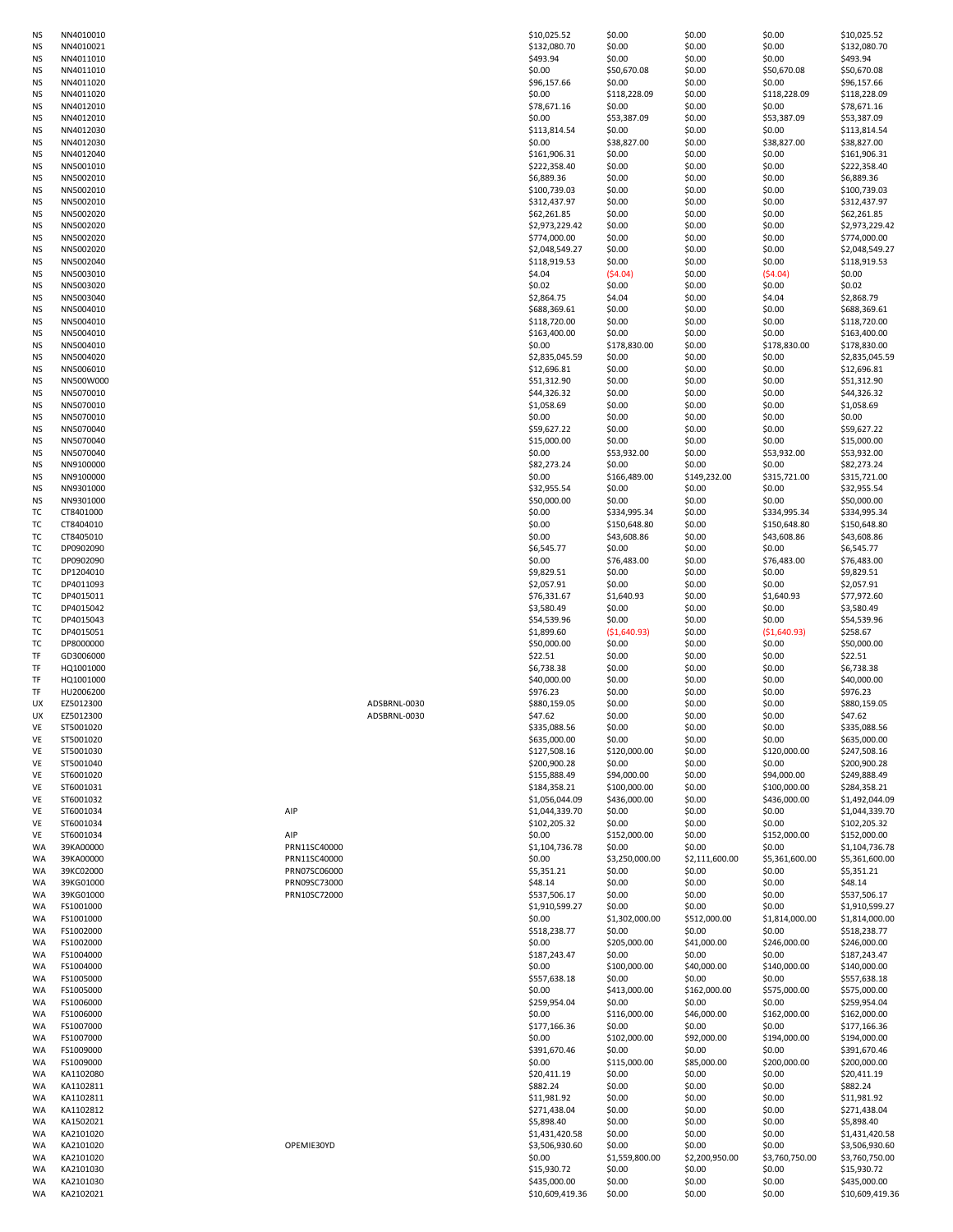|          | KA2102021              |            | \$0.00                | \$7,298,000.00           | \$10,299,240.00  | \$17,597,240.00          | \$17,597,240.00               |
|----------|------------------------|------------|-----------------------|--------------------------|------------------|--------------------------|-------------------------------|
| WA       | KA2102090              |            | \$146,856.12          | \$0.00                   | \$0.00           | \$0.00                   | \$146,856.12                  |
| WA       | KA2102090              |            | \$0.00                | \$88,900.00              | \$125,578.00     | \$214,478.00             | \$214,478.00                  |
| WA       | KA2103011              | EQUMIE30YD | \$2,732,941.82        | \$0.00                   | \$0.00           | \$0.00                   | \$2,732,941.82                |
| WA       | KA2103011              | EQUMIE30YD | \$0.00                | \$2,838,900.00           | \$4,452,350.00   | \$7,291,250.00           | \$7,291,250.00                |
| WA       | KA2201020              |            | \$874,745.04          | \$0.00                   | \$0.00           | \$0.00                   | \$874,745.04                  |
| WA       | KA2201020              |            | \$0.00                | \$1,270,000.00           | \$1,792,325.00   | \$3,062,325.00           | \$3,062,325.00                |
| WA       | KA2202010              |            | \$557,310.09          | \$0.00                   | \$0.00           | \$0.00                   | \$557,310.09                  |
| WA       | KA2202010              |            | \$0.00                | \$286,400.00             | \$404,350.00     | \$690,750.00             | \$690,750.00                  |
|          |                        |            |                       |                          | \$0.00           |                          |                               |
| WA       | KA2202090              |            | \$215,155.93          | \$0.00                   |                  | \$0.00                   | \$215,155.93                  |
| WA       | KA2202090              |            | \$734,000.00          | \$0.00                   | \$0.00           | \$0.00                   | \$734,000.00                  |
| WA       | KA2202090              |            | \$0.00                | \$122,600.00             | \$172,888.00     | \$295,488.00             | \$295,488.00                  |
| WA       | KA2203012              |            | \$383,422.82          | \$0.00                   | \$0.00           | \$0.00                   | \$383,422.82                  |
| WA       | KA2301020              |            | \$840,320.05          | \$0.00                   | \$0.00           | \$0.00                   | \$840,320.05                  |
| WA       | KA2301020              |            | \$0.00                | \$310,400.00             | \$437,912.00     | \$748,312.00             | \$748,312.00                  |
| WA       | KA2302090              |            | \$2,468.47            | (\$2,468.47)             | \$0.00           | (52, 468.47)             | \$0.00                        |
| WA       | KA2303011              | OPEMIE11WB | \$232,170.69          | \$0.00                   | \$0.00           | \$0.00                   | \$232,170.69                  |
| WA       | KA2303011              | EQUMIE11WB | \$2,837,029.47        | \$0.00                   | \$0.00           | \$0.00                   | \$2,837,029.47                |
| WA       | KA2401012              |            | \$302,370.33          | \$0.00                   | \$0.00           | \$0.00                   | \$302,370.33                  |
| WA       | KA2401012              |            | \$0.00                | \$1,050,400.00           | \$1,482,350.00   | \$2,532,750.00           | \$2,532,750.00                |
| WA       | KA2401021              |            | \$69,738.92           | \$0.00                   | \$0.00           | \$0.00                   | \$69,738.92                   |
|          |                        |            |                       |                          |                  |                          |                               |
| WA       | KA2401021              |            | \$425,000.00          | \$0.00                   | \$0.00           | \$0.00                   | \$425,000.00                  |
| WA       | KA2401021              |            | \$0.00                | \$87,000.00              | \$122,528.00     | \$209,528.00             | \$209,528.00                  |
| WA       | KA2401022              |            | \$8,013.38            | \$0.00                   | \$0.00           | \$0.00                   | \$8,013.38                    |
| WA       | KA2401022              |            | \$0.00                | \$0.00                   | \$116,660.00     | \$116,660.00             | \$116,660.00                  |
| WA       | KA2403013              | EQU        | \$13,302.54           | \$0.00                   | \$0.00           | \$0.00                   | \$13,302.54                   |
| WA       | KA2403013              |            | \$113,368.14          | \$0.00                   | \$0.00           | \$0.00                   | \$113,368.14                  |
| WA       | KA2501012              |            | \$110,196.37          | \$0.00                   | \$0.00           | \$0.00                   | \$110,196.37                  |
| WA       | KA2501012              |            | \$0.00                | \$346,700.00             | \$489,107.00     | \$835,807.00             | \$835,807.00                  |
| WA       | KA2501021              |            | \$558,219.21          | \$0.00                   | \$0.00           | \$0.00                   | \$558,219.21                  |
| WA       | KA2501021              |            | \$0.00                | \$1,005,300.00           | \$1,418,787.00   | \$2,424,087.00           | \$2,424,087.00                |
| WA       | KA2501022              |            | \$306,517.99          | \$0.00                   | \$0.00           | \$0.00                   | \$306,517.99                  |
| WA       | KA2501022              |            | \$0.00                | \$107,000.00             | \$150,880.00     | \$257,880.00             | \$257,880.00                  |
| WA       | KA2501032              |            | \$954,908.88          | \$0.00                   | \$0.00           | \$0.00                   | \$954,908.88                  |
|          |                        |            |                       |                          |                  |                          |                               |
| WA       | KA2501032              |            | \$0.00                | \$351,400.00             | \$495,920.00     | \$847,320.00             | \$847,320.00                  |
| WA       | KA2601020              |            | \$1,444.73            | \$0.00                   | \$0.00           | \$0.00                   | \$1,444.73                    |
| WA       | KA2602010              | AIP        | \$1,209,117.72        | \$0.00                   | \$0.00           | \$0.00                   | \$1,209,117.72                |
| WA       | KA2602010              |            | \$954,284.46          | \$0.00                   | \$0.00           | \$0.00                   | \$954,284.46                  |
| WA       | KA2602010              | AIP        | \$300,000.00          | \$0.00                   | \$0.00           | \$0.00                   | \$300,000.00                  |
| WA       | KA2602010              |            | \$0.00                | \$1,114,100.00           | \$1,572,150.00   | \$2,686,250.00           | \$2,686,250.00                |
| WA       | KA2602010              | AIP        | \$0.00                | \$104,900.00             | \$662,600.00     | \$767,500.00             | \$767,500.00                  |
| WA       | KB0101022              |            | \$346,723.73          | \$0.00                   | \$0.00           | \$0.00                   | \$346,723.73                  |
| WA       | KB0101022              |            | \$0.00                | \$654,900.00             | \$1,086,349.00   | \$1,741,249.00           | \$1,741,249.00                |
| WA       | KB0181012              |            | \$34,228.17           | \$0.00                   | \$0.00           | \$0.00                   | \$34,228.17                   |
| WA       | KB0201021              |            | \$759,263.97          | \$0.00                   | \$0.00           | \$0.00                   | \$759,263.97                  |
| WA       | KB0201021              |            | \$0.00                | \$1,878,100.00           | \$3,115,153.00   | \$4,993,253.00           | \$4,993,253.00                |
| WA       | KB0201022              |            | \$10,839.24           | \$0.00                   | \$0.00           | \$0.00                   | \$10,839.24                   |
|          |                        |            |                       |                          |                  |                          |                               |
| WA       | KB0201022              |            | \$0.00                | \$5,400.00               | \$9,053.00       | \$14,453.00              | \$14,453.00                   |
| WA       | KB0201052              |            | \$246,561.33          | \$0.00                   | \$0.00           | \$0.00                   | \$246,561.33                  |
| WA       | KB0202011              | AIP        | \$781,888.75          | \$0.00                   | \$0.00           | \$0.00                   | \$781,888.75                  |
| WA       | KB0202011              | EQU        | \$428,519.80          | \$0.00                   | \$0.00           | \$0.00                   | \$428,519.80                  |
|          |                        |            |                       |                          |                  |                          |                               |
| WA       | KB0202011              | AIP        | \$2,300,000.00        | \$0.00                   | \$0.00           | \$0.00                   | \$2,300,000.00                |
| WA       | KB0202011              |            | \$7,123,304.64        | \$0.00                   | \$0.00           | \$0.00                   | \$7,123,304.64                |
| WA       | KB0202011              | EQU        | \$700,000.00          | \$0.00                   | \$0.00           | \$0.00                   | \$700,000.00                  |
|          |                        |            |                       |                          |                  |                          |                               |
| WA       | KB0202011              | AIP        | \$1,200,000.00        | \$0.00                   | \$0.00           | \$0.00                   | \$1,200,000.00                |
| WA       | KB0202011              |            | \$0.00                | \$37,472,700.00          | \$62,154,258.00  | \$99,626,958.00          | \$99,626,958.00               |
| WA       | KB0202011              | EQU        | \$0.00                | \$313,000.00             | \$519,209.00     | \$832,209.00             | \$832,209.00                  |
| WA       | KB0202011              | AIP        | \$0.00                | \$677,800.00             | \$1,124,305.00   | \$1,802,105.00           | \$1,802,105.00                |
| WA       | KB0202012              | EQU        | \$334,488.72          | \$0.00                   | \$0.00           | \$0.00                   | \$334,488.72                  |
| WA       | KB0202012              |            | \$1,942,923.41        | \$0.00                   | \$0.00           | \$0.00                   | \$1,942,923.41                |
| WA       | KB0202012              | EQU        | \$100,000.00          | \$0.00                   | \$0.00           | \$0.00                   | \$100,000.00                  |
| WA       | KB0202012              |            | \$0.00                | \$9,859,400.00           | \$16,353,200.00  | \$26,212,600.00          | \$26,212,600.00               |
| WA       | KB0202012              | EQU        | \$0.00                | \$915,600.00             | \$1,518,649.00   | \$2,434,249.00           | \$2,434,249.00                |
| WA       | KB0202030              |            | \$3,083.37            | \$0.00                   | \$0.00           | \$0.00                   | \$3,083.37                    |
| WA       | KB0281011              |            | \$89,868.74           | \$0.00                   | \$0.00           | \$0.00                   | \$89,868.74                   |
| WA       | KB0301020              |            | \$730,870.28          | \$0.00                   | \$0.00           | \$0.00                   | \$730,870.28                  |
| WA       | KB0301020              |            | \$0.00                | \$871,200.00             | \$1,445,140.00   | \$2,316,340.00           | \$2,316,340.00                |
| WA       | KB0301042              |            | \$220,116.87          | \$0.00                   | \$0.00           | \$0.00                   | \$220,116.87                  |
| WA       | KB0301042              |            | \$0.00                | \$1,221,700.00           | \$2,026,501.00   | \$3,248,201.00           | \$3,248,201.00                |
| WA       | KB0301052              |            | \$98,902.56           | \$0.00                   | \$0.00           | \$0.00                   | \$98,902.56                   |
| WA       | KB0301052              |            | \$0.00                | \$73,000.00              | \$120,979.00     | \$193,979.00             | \$193,979.00                  |
| WA       | KB0401022              |            | \$36,111.65           | \$0.00                   | \$0.00           | \$0.00                   | \$36,111.65                   |
| WA       | KB0401022              |            | \$0.00                | \$200,000.00             | \$331,731.00     | \$531,731.00             |                               |
|          |                        |            |                       |                          |                  |                          | \$531,731.00                  |
| WA       | KC0201010              |            | \$2,837,318.15        | \$0.00                   | \$0.00           | \$0.00                   | \$2,837,318.15                |
| WA       | KC0201010              |            | \$0.00                | \$852,000.00             | \$0.00           | \$852,000.00             | \$852,000.00                  |
| WA       | KC0201060              |            | \$1,161,110.68        | \$0.00                   | \$0.00           | \$0.00                   | \$1,161,110.68                |
| WA       | KC0201060              |            | \$0.00                | \$1,078,000.00           | \$0.00           | \$1,078,000.00           | \$1,078,000.00                |
| WA       | KC0202020              | EQU        | \$73,216.92           | \$0.00                   | \$0.00           | \$0.00                   | \$73,216.92                   |
| WA       | KC0202020              |            | \$465,711.08          | \$0.00                   | \$0.00           | \$0.00                   | \$465,711.08                  |
| WA       | KC0202020              |            | \$0.00                | \$603,000.00             | \$0.00           | \$603,000.00             | \$603,000.00                  |
| WA       | KC0202030              |            | \$739,811.77          | \$0.00                   | \$0.00           | \$0.00                   | \$739,811.77                  |
| WA       | KC0202030              |            | \$0.00                | \$593,000.00             | \$0.00           | \$593,000.00             | \$593,000.00                  |
| WA       | KC0202050              |            | \$436,553.38          | \$0.00                   | \$0.00           | \$0.00                   | \$436,553.38                  |
| WA       | KC0202050              |            | \$0.00                | \$338,000.00             | \$0.00           | \$338,000.00             | \$338,000.00                  |
| WA       | KC0203010              |            | \$5,649.16            | \$0.00                   | \$0.00           | \$0.00                   | \$5,649.16                    |
| WA       | KC0203020              | EQU        | \$429,712.86          | \$0.00                   | \$0.00           | \$0.00                   | \$429,712.86                  |
| WA       | KC0203020              |            | \$18,777.72           | \$0.00                   | \$0.00           | \$0.00                   | \$18,777.72                   |
|          |                        |            |                       |                          |                  |                          |                               |
| WA       | KC0203020              |            | \$0.00                | \$722,000.00             | \$0.00           | \$722,000.00             | \$722,000.00                  |
| WA       | KC0207010              |            | \$103,422.42          | \$0.00                   | \$0.00           | \$0.00                   | \$103,422.42                  |
| WA       | KC0207010              |            | \$3,072,000.00        | \$0.00                   | \$0.00           | \$0.00                   | \$3,072,000.00                |
| WA       | KC0213010              |            | \$2,875,000.00        | \$0.00                   | \$0.00           | \$0.00                   | \$2,875,000.00                |
| WA       | KC0281013              |            | \$165,193.55          | \$0.00                   | \$0.00           | \$0.00                   | \$165,193.55                  |
| WA       | KC0301020              |            | \$648,212.28          | \$0.00                   | \$0.00           | \$0.00                   | \$648,212.28                  |
| WA       | KC0301020              |            | \$0.00                | \$495,000.00             | \$0.00           | \$495,000.00             | \$495,000.00                  |
| WA       | KC0301050              |            | \$0.00                | \$397,000.00             | \$0.00           | \$397,000.00             | \$397,000.00                  |
| WA       | KC0302010              |            | \$814,493.01          | \$0.00                   | \$0.00           | \$0.00                   | \$814,493.01                  |
| WA<br>WA | KC0302010<br>KC0302030 |            | \$0.00<br>\$93,757.03 | \$1,149,000.00<br>\$0.00 | \$0.00<br>\$0.00 | \$1,149,000.00<br>\$0.00 | \$1,149,000.00<br>\$93,757.03 |